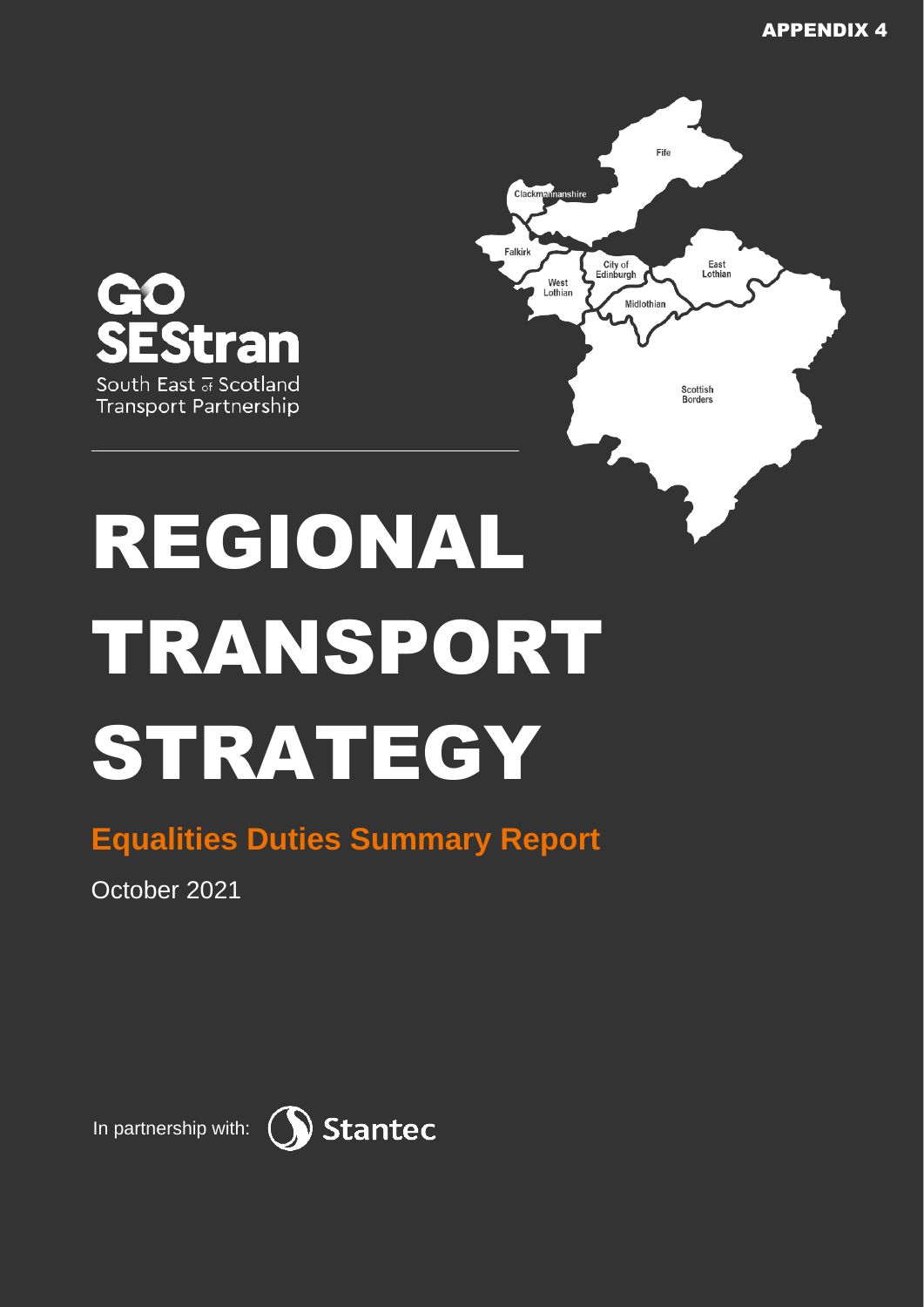

# **Document Control Sheet**

**Project Name: SEStran Regional Transport Strategy**

**Project Ref: 50429**

**Report Title: Equalities Duties Report**

**Doc Ref: EqIA-03i1**

**Date: October 2021**

|                                         | <b>Name</b>    | <b>Position</b>               | <b>Signature</b> | <b>Date</b>  |  |  |
|-----------------------------------------|----------------|-------------------------------|------------------|--------------|--|--|
| <b>Prepared by:</b>                     | Thomas Reiskin | <b>Graduate Consultant</b>    | TR               | October 2021 |  |  |
|                                         | Liam Gleeson   | Consultant                    | LG               | October 2021 |  |  |
| <b>Reviewed by:</b>                     | Duncan Smart   | Associate Planner             | DS               |              |  |  |
|                                         | Alec Knox      | Associate Transport Planner   | AK               | October 2021 |  |  |
| <b>Approved by:</b>                     | Scott Leitham  | Director - Transport Planning | SL               |              |  |  |
| For and on behalf of Stantec UK Limited |                |                               |                  |              |  |  |

| <b>Revision</b> | Date <sup>1</sup> | <b>Description</b> | <b>Prepared</b> | <b>Reviewed</b> | Approved |
|-----------------|-------------------|--------------------|-----------------|-----------------|----------|
|                 |                   |                    |                 |                 |          |
|                 |                   |                    |                 |                 |          |

This report has been prepared by Stantec UK Limited ('Stantec') on behalf of its client to whom this report is addressed ('Client') in connection with the project described in this report and takes into account the Client's particular instructions and requirements. This report was prepared in accordance with the professional services appointment under which Stantec was appointed by its Client. This report is not intended for and should not be relied on by any third party (i.e., parties other than the Client). Stantec accepts no duty or responsibility (including in negligence) to any party other than the Client and disclaims all liability of any nature whatsoever to any such party in respect of this report.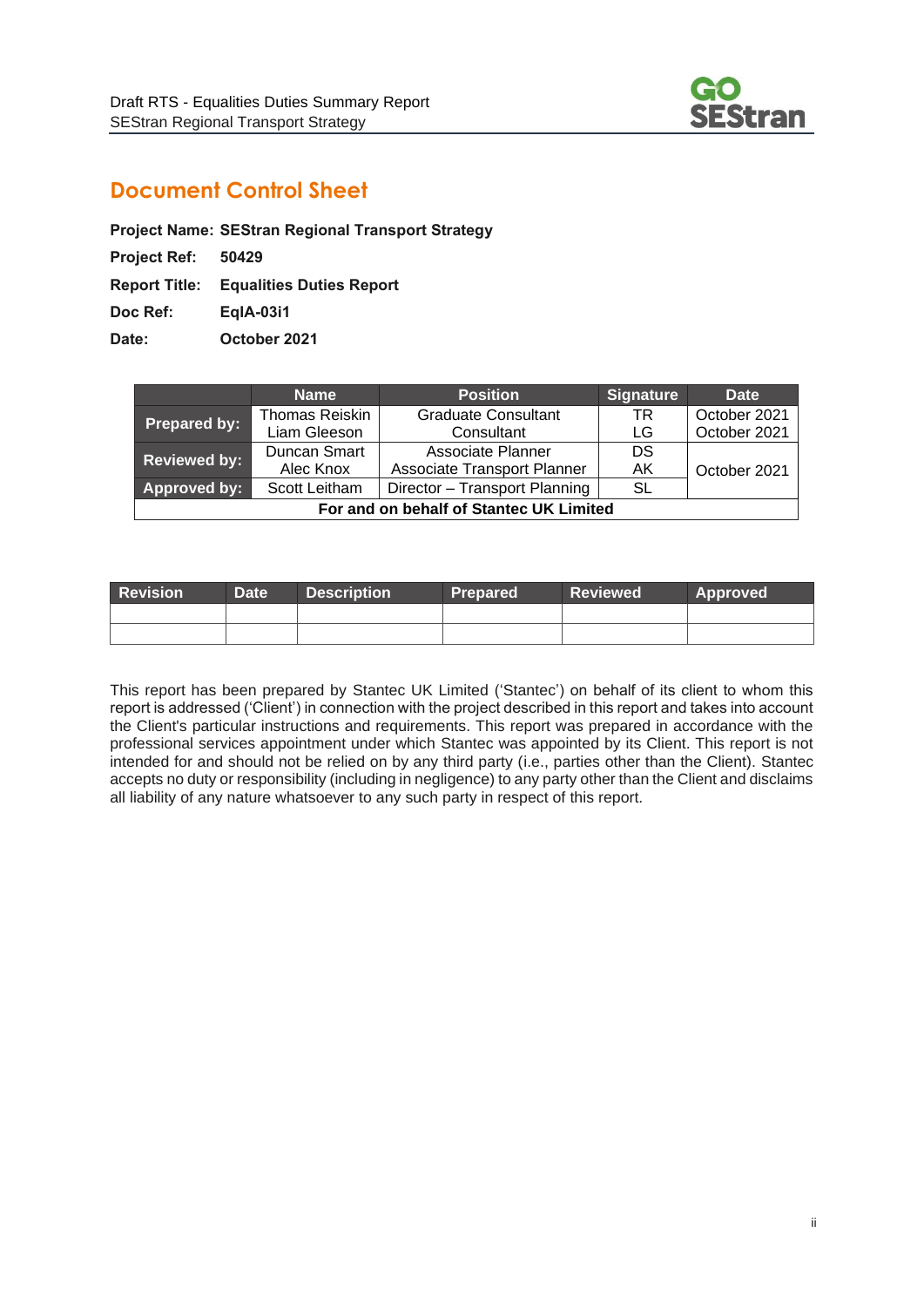

# **Contents**

| 1                |     |  |
|------------------|-----|--|
|                  | 1.1 |  |
|                  | 1.2 |  |
|                  | 1.3 |  |
| $\mathbf{2}$     |     |  |
|                  | 2.2 |  |
|                  | 2.3 |  |
| 3                |     |  |
|                  | 3.1 |  |
|                  | 3.2 |  |
|                  | 3.3 |  |
|                  | 3.4 |  |
| $\boldsymbol{4}$ |     |  |
|                  |     |  |

# **Tables**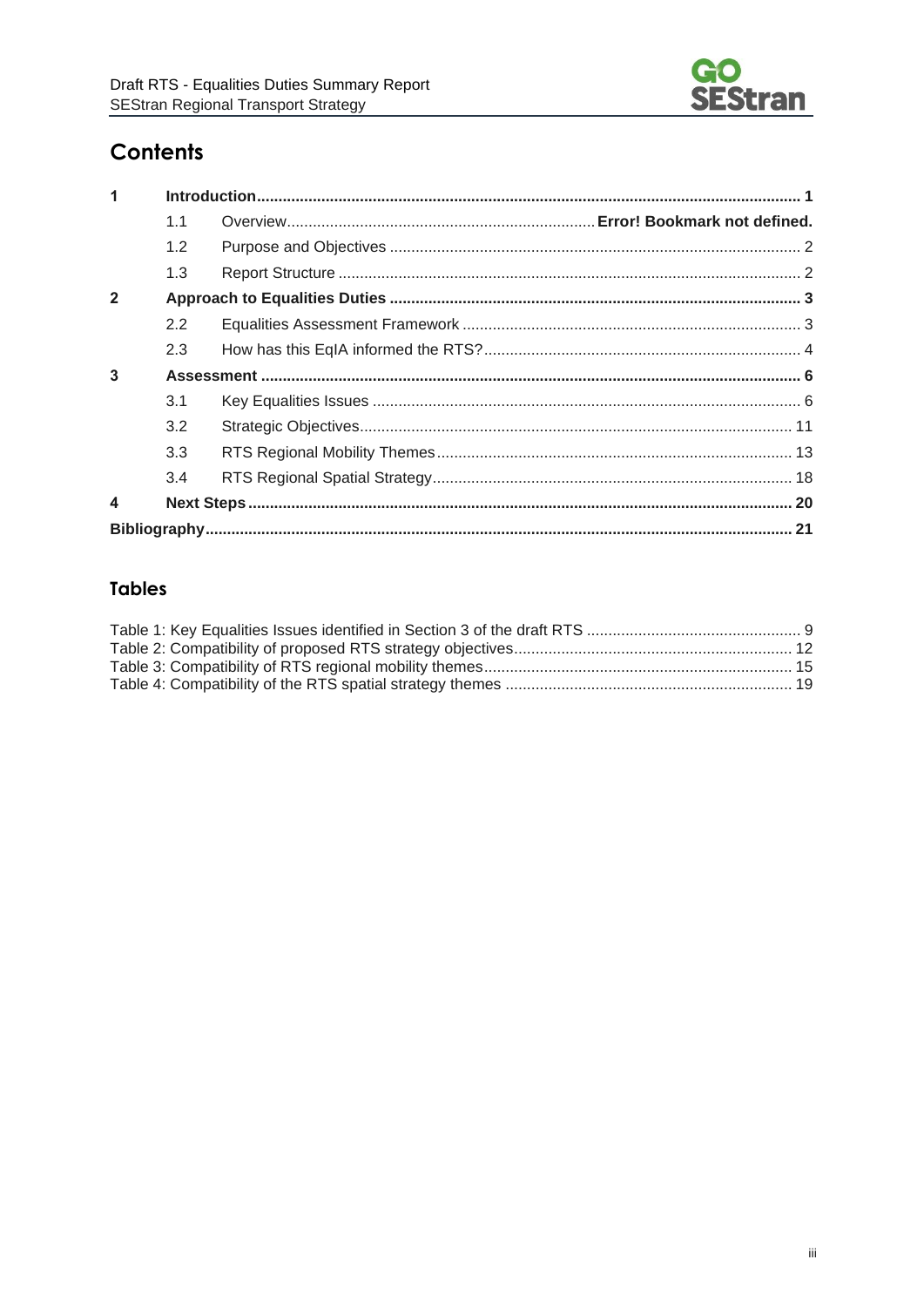

This page is intentionally bank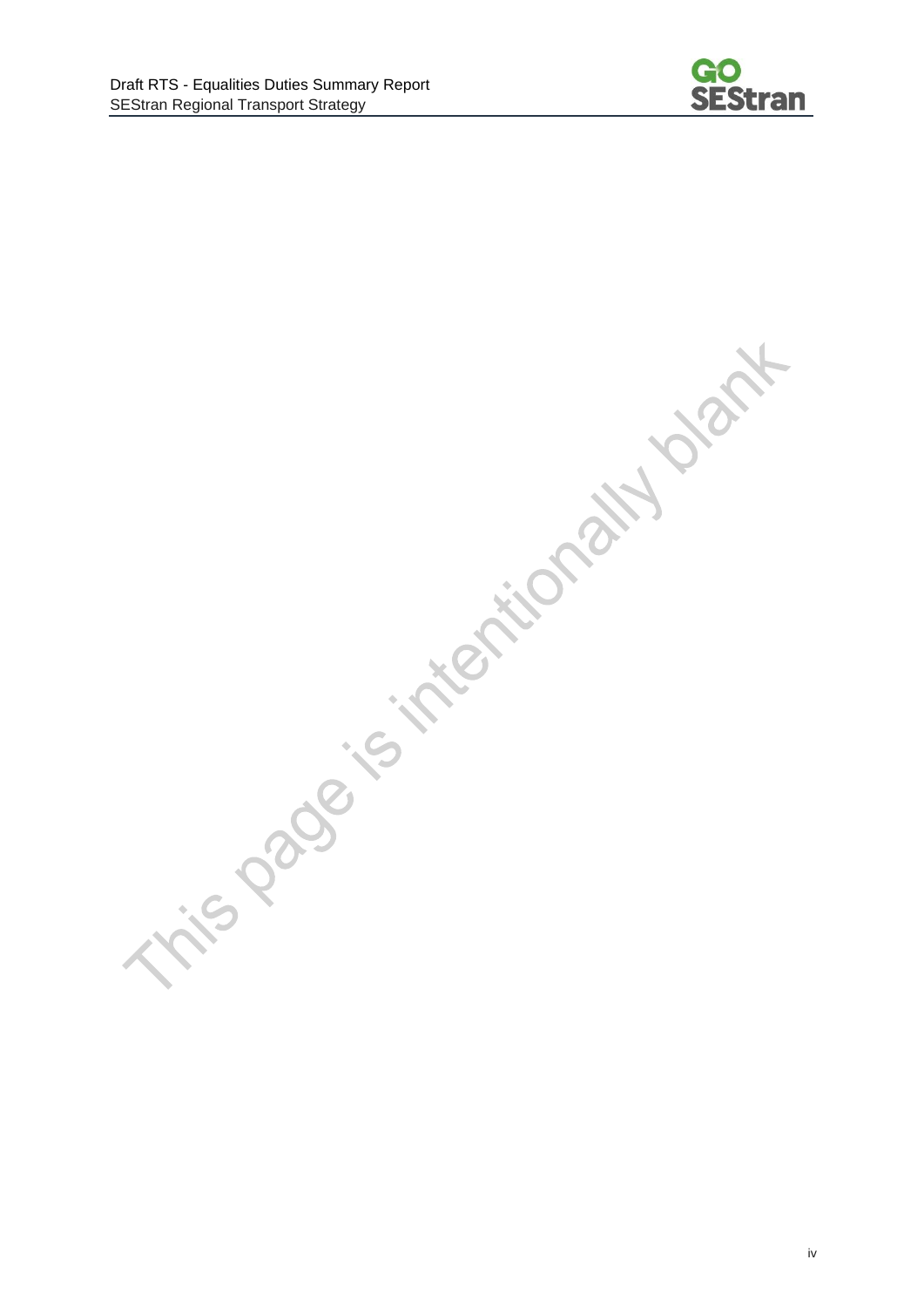

# <span id="page-4-0"></span>**1 Introduction**

### **1.1 Background**

- 1.1.1 Stantec UK Ltd has been commissioned by the South East of Scotland ('SEStran') Regional Transport Partnership to support the preparation of a new RTS for the South East of Scotland. Once finalised and approved, the RTS will set out a new long-term vision for transport across the region together with a clear framework for how transport and mobility will be provided, developed, and improved in the region to meet the aspirations for a sustainable and economically active growth area over the next 10 years and beyond.
- 1.1.2 This Equalities Duties Summary Report has been prepared to accompany the Draft SEStran Regional Transport Strategy ('the Draft RTS') for consultation. The Draft RTS is the product of an iterative process, building on a Case for Change Report (June 2021) and a Main Issues Report (June 2020). At each stage, SEStran sought input and views from stakeholders on the type and level of change needed on the transport system in south east Scotland.
- 1.1.3 This report provides a summary of how relevant 'equalities duties' (defined below) have been considered in the preparation of the Draft SEStran RTS ('the Draft RTS'). The report is accompanied by individual 'template' reports which detail how each applicable duty has been applied.

## **1.2 The EqIA Process**

#### **Overview**

- 1.2.1 Equalities issues are becoming increasingly prevalent in transport planning. Policy needs to recognise the different ways people interface with and experience the transport network. This trend towards a greater focus on inclusion is best articulated by the Scottish Government's National Transport Strategy 2 (2020), which targets reducing inequalities as one of the four central priorities which now underpin national transport policy.
- 1.2.2 An Equalities Impact Assessment (EqIA) process has therefore been undertaken to apply relevant equalities duties throughout and identify likely equalities impacts arising from the draft RTS. This EqIA was undertaken in tandem with the development of the draft RTS to allow assessment findings to influence the content of the RTS on an iterative basis.
- 1.2.3 Relevant equalities duties were used as tools to inform and embed key equalities issues within the draft RTS from the outset. Acting together with the SEA being carried out for the draft RTS, this integrated approach allows the environmental, social, and economic implications of all strategy components to be tested at the earliest opportunity and for any uncertainties or issues identified during impact assessment processes to be addressed during RTS preparation.

## **Relevant Equalities Duties**

- 1.2.4 The only equalities duty applicable to SEStran on a statutory basis is the public sector equality duty. This EqIA will however also address the Fairer Scotland and Child Rights and Wellbeing duties insofar as relevant to the RTS as good practice, as these relate to issues affecting the transport system and apply on a statutory basis to SEStran's constituent local authorities and NHS health boards.
- 1.2.5 In March 2021 an Equalities Duties Assessment Framing Note was prepared to identify an evidence-based suite of key equalities issues which should be considered in the draft RTS and taken account of in the EqIA process. A framework was also set out explain how each of the applicable equalities duties would be applied and reported against throughout the development of the RTS in a way which helps to address the identified key equalities issues.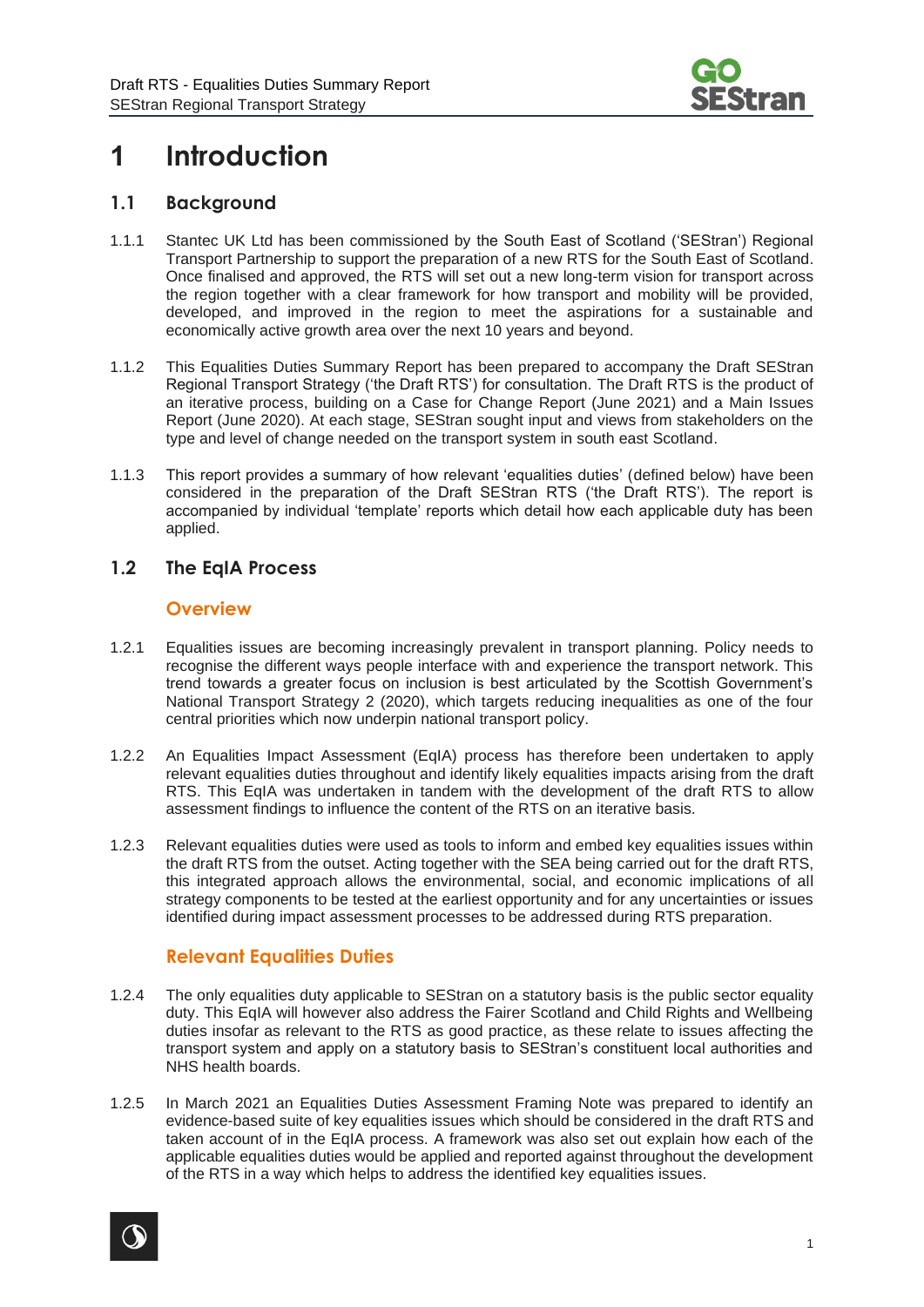

1.2.6 In June 2021 an Equalities Impact Assessment of the RTS Case for Change was prepared to provide a proportionate assessment of the coverage of key equalities issues within the emerging substantive components and thus their likely equalities impacts.

### <span id="page-5-0"></span>**1.3 Purpose and Objectives**

- 1.3.1 This report has been prepared by Stantec to assess the extent to which the draft RTS addresses relevant equalities considerations. This informs the formal reporting which discharges relevant statutory equalities duties in the draft RTS.
- 1.3.2 The objectives of this report are to:
	- i. Assess the coverage of key equalities issues, as identified through the undertaking of relevant equalities duties, in the 'key issues' identified within the draft RTS. The key equalities issues include those previously consulted upon through the **RTS EqIA Assessment Framing Note** (Stantec, 2021);
	- ii. Assess the extent to which the proposed RTS strategy objectives, regional mobility themes, policies and spatial strategy themes address identified key equalities issues. This includes testing the compatibility of each of these with the requirements of applicable equalities duty through applying an assessment framework of associated guide questions;
	- iii. Recommend any changes which should be incorporated into the draft RTS to improve the coverage of equalities issues and to enhance the ability of the document to tackle such issues; and, in doing so contribute to the on-going implementation of applicable equalities duties.

### <span id="page-5-1"></span>**1.4 Report Structure**

- 1.4.1 This report is structured as follows:
	- **Section 2 Approach to Equalities Duties:** provides an overview of how applicable statutory equalities duties have been addressed in the development of the draft RTS, including how the EqIA process has informed this;
	- **Section 3 Assessment:** assesses the coverage of key equalities issues and defined 'Equalities Objectives' within the Transport Planning Objectives, RTS Objectives, Regional Mobility Themes, and the options generation matrix set out within the draft strategy; and,
	- **Section 4 Next Steps:** outlines the next steps leading to the finalisation of the new RTS.
- 1.4.2 This report should be read in conjunction with the individual 'template' reports which detail how each applicable duty has been applied.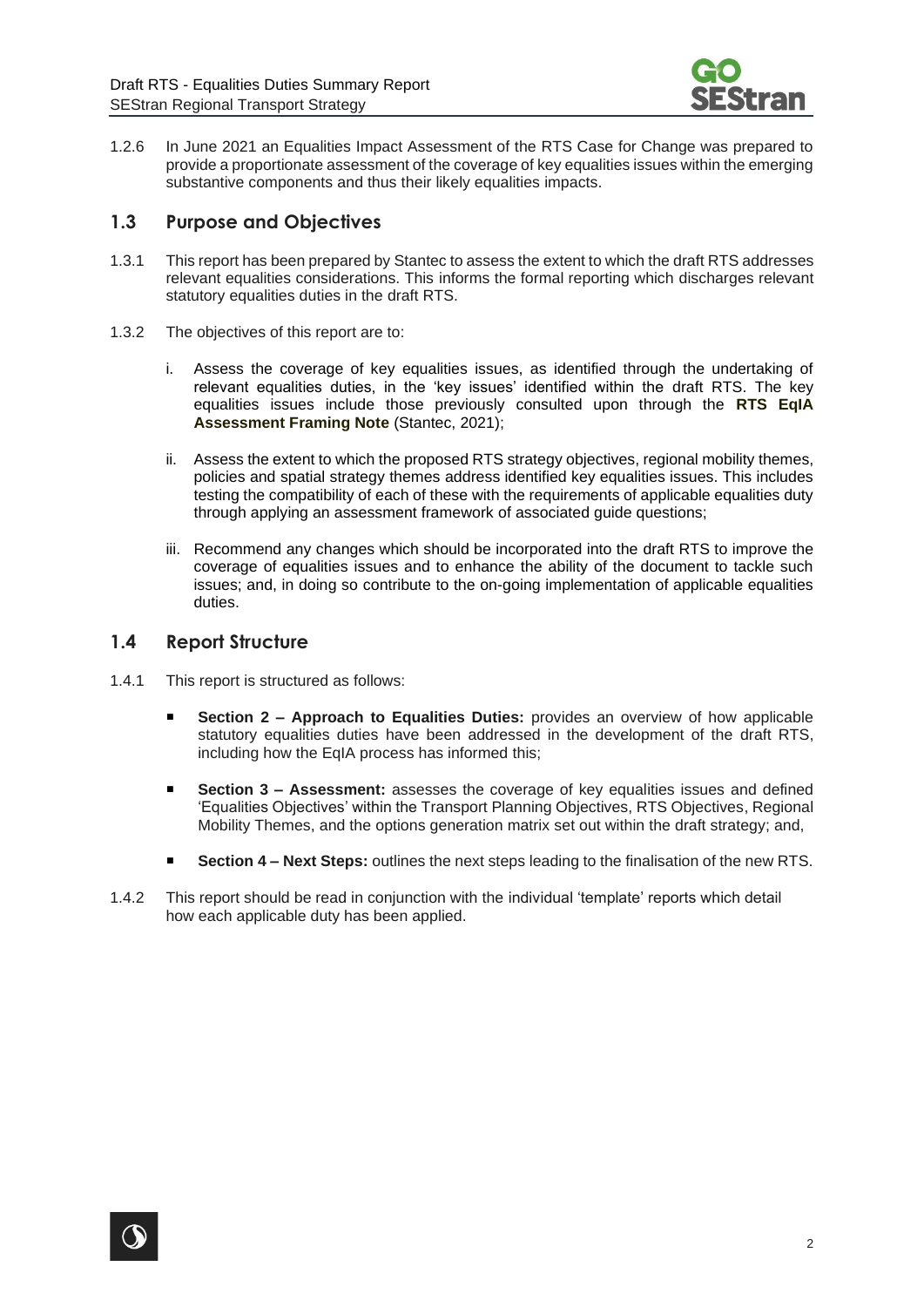

# <span id="page-6-0"></span>**2 Approach to Equalities Duties**

2.1.1 This section outlines the requirements of the three relevant equalities duties and details the revised set of criteria which will be used to iteratively assess all substantive components of the draft RTS. Taken together, these criteria comprise an Equalities Assessment Framework which will be used to test, refine, and assess all substantive components of the Draft RTS in relation to likely equalities impacts.

## <span id="page-6-1"></span>**2.2 Equalities Assessment Framework**

# **Public Sector Equality Duty**

- 2.2.1 Section 149 of the Equality Act 2010 sets out a 'public sector equality duty'. This requires public authorities to have due regard to the need to eliminate discrimination, harassment, victimisation, advance equality of opportunity, and foster good relations between those with a protected characteristic and those without.
- 2.2.2 The following guide questions have been designed to allow for testing the implementation of the PSED. They provide a transparent framework to assess the extent to which draft RTS components promote equality of opportunity, including the removal of physical and cultural barriers to accessing and benefiting from the transport system.

#### **Assessment Framework: Public Sector Equality Duty**

*Will the draft RTS and its associated delivery mechanisms…*

- *Result in any likely different or disproportionate effects on persons with protected characteristics as specified in the Equality Act 2010?*
- *Promote social cohesion and integration between people with different protected characteristics?*
- *Advance the SEStran equalities outcomes?*
- *Provide equal access to employment opportunities, social and cultural activities, and public services and amenities for all?*
- *Promote public realm and design choices that provide a safe, secure, and accessible environment for all?*
- *Support the removal of barriers to travel and the improvement of equal access to travel?*

## **Fairer Scotland Duty**

- 2.2.3 The Fairer Scotland Duty (FSD) places a legal responsibility on public bodies in Scotland to actively consider how they can reduce inequalities of outcome caused by socioeconomic disadvantage. This differs from the Public Sector Equality Duty which considers only reducing inequalities of opportunity.
- 2.2.4 However, the FSD identifies a need to consider both 'communities of place' and 'communities of interest' in terms of people who share an experience and are particularly impacted by socioeconomic disadvantage (Scottish Government, 2018). Demographic groups who share one or more of the protected characteristics listed in Section 4 of the Equality Act 2010 can be considered 'communities of interest', meaning there is a direct link between the Fairer Scotland Duty and the Public Sector Equality Duty.
- 2.2.5 The following criteria have been applied to testing the performance of the Draft RTS in relation to implementing the FSD. This provides a transparent framework to assess the extent to which draft RTS components reduce inequalities of outcome resulting from low income, low wealth, and multiple deprivation.

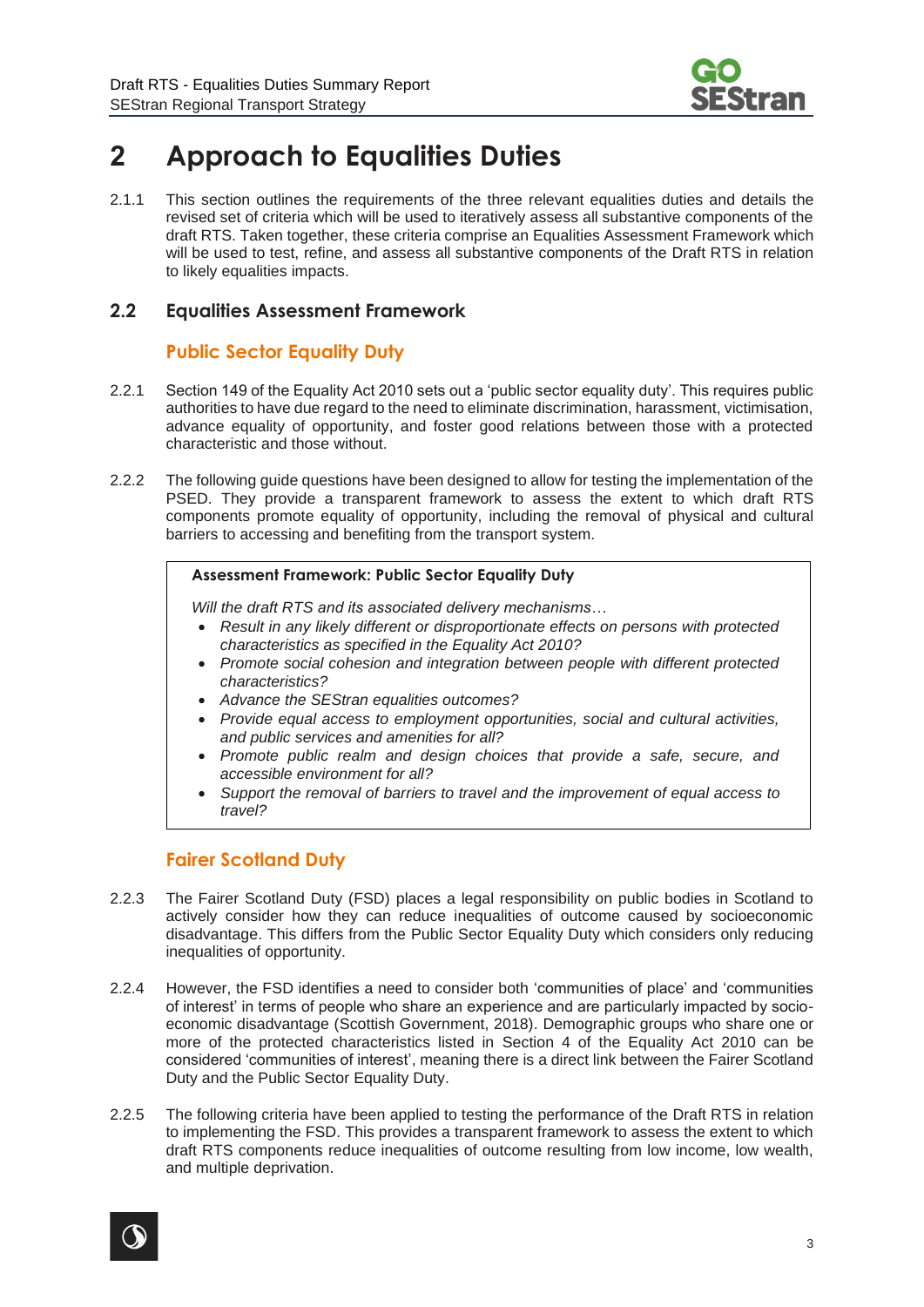

#### **Assessment Framework: Fairer Scotland Duty**

*Will the draft RTS and its associated delivery mechanisms…*

- *Help to reduce levels of absolute and relative income poverty, inequality in the*  distribution of household wealth, and levels of multiple deprivation affecting *communities?*
- *Reduce cost related barriers to accessing and use of all transport modes?*
- *Provide equal access to employment opportunities, social and cultural activities, and public services and amenities for all?*
- *Improve accessibility to open spaces, and sports facilities for physical recreation, in particular for those facing socio-economic disadvantage?*
- *Promote good local access to existing facilities, services, and employment, in particular for those facing socio-economic disadvantage?*

## **Child Rights and Wellbeing Duties**

- 2.2.6 The Children and Young People (Scotland) Act 2014 requires public bodies to consider whether existing and emerging legislation, policy, and guidance have an impact on children and young people and to assess what further action is required to ensure compliance with the United Nations Convention on the Rights of the Child (UNCRC).
- 2.2.7 The following criteria have been applied to test and confirm the implementation of relevant Scottish Ministers' duties under the Children and Young People (Scotland) Act 2014 and the UNCRC in the Draft RTS. They have been formulated with reference to the approach recommended within the Scottish Government's Child Rights and Wellbeing Impact Assessment Guidance (Scottish Government, 2019).

#### **Assessment Framework: Child Rights and Wellbeing Duties**

- *How does the intervention relate to, promote, or inhibit the provisions of the UNCRC, other relevant international treaties and standards, or domestic law?*
- *Have children and young people been consulted on the intervention?*
- *Will the rights of one group of children in particular be affected, and to what extent?*
- *Are there competing interests between the groups of children, or between children and other groups, who would be affected by the intervention?*
- *Will the intervention protect and enhance access to high quality community facilities, public services and key amenities for children and young people?*
- *Will the intervention improve access using active travel and public transport to educational, social, and economic opportunities for children and young people?*
- *Which UNCRC Articles are relevant to the RTS?*
- How will the RTS support or otherwise affect the implementation of relevant *UNCRC Articles?*

#### <span id="page-7-0"></span>**2.3 How has this EqIA informed the RTS?**

- 2.3.1 In June 2021, a proportionate EqIA was carried out to assess the Case for Change. This focused on assessing the coverage of identified key equalities issues within all substantive elements of the Case for Change and the extent to which proposed RTS Objectives address these issues and are compatible with applicable equalities duties. The findings of the assessment are documented in the *Case for Change Equalities Duties Report* (Stantec, 2021).
- 2.3.2 Preparing equalities duties reporting and the Case for Change concurrently allowed emerging EqIA findings to inform the final Case for Change Report as published for consultation. In

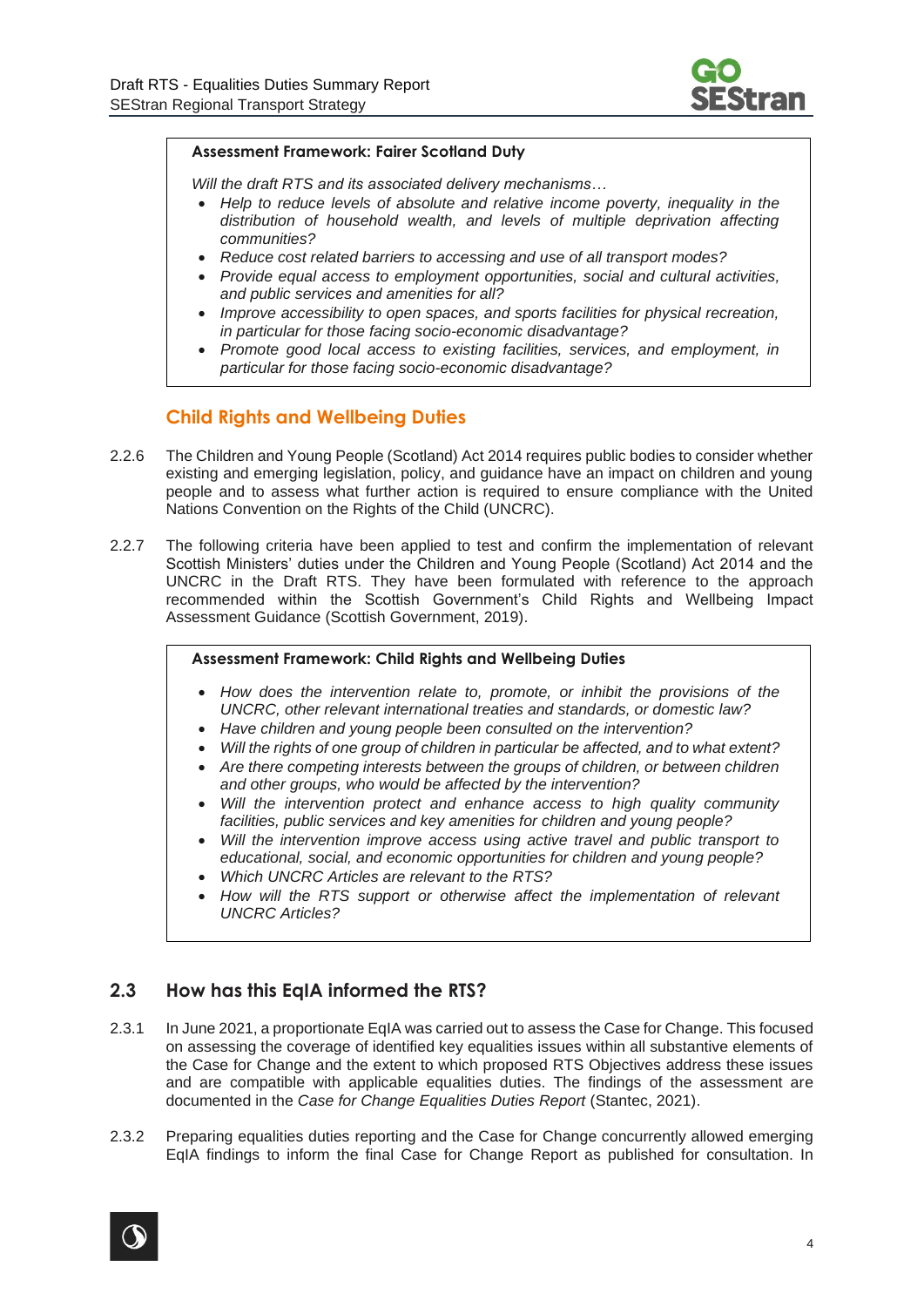

summary, the following main recommendations were identified through the assessment and subsequently incorporated within the Case for Change:

- **Additional baseline reporting:** the Case for Change now includes additional and more explicit equalities baseline information and cross-references to the literature review in the *RTS EqIA Assessment Framing Note* (Stantec, 2021);
- **More explicit references to existing inequalities in transport problems:** whilst initial drafts of the Case for Change identified problems disproportionately experienced by demographic groups, these inequalities were not explicitly stated. The RTS now clearly emphasises the particular demographic groups and protected characteristics which experience relevant inequalities. This aids the identification of likely differential impacts from options designed to address the problems identified;
- **Inequalities identified in principle reporting frameworks:** following EqIA recommendations, key equalities issues are now explicitly described in the frameworks themselves. This makes likely differential impacts clear to readers and policy makers who may only be referring to these summary outputs; and,
- **Differential impacts identified in strategic objectives:** following EqIA recommendations, the four RTS Strategic objectives defined within the RTS now include specific reference to social groups, protected characteristics and young people.
- 2.3.3 Owing to the iterative nature of the RTS development process these changes the Case for Change have been carried forward and have informed the preparation of the Draft RTS. As a result, strategic framework elements of the Draft RTS (vision, RTS objectives and TPOs) provides a strong platform to address identified key equalities issues.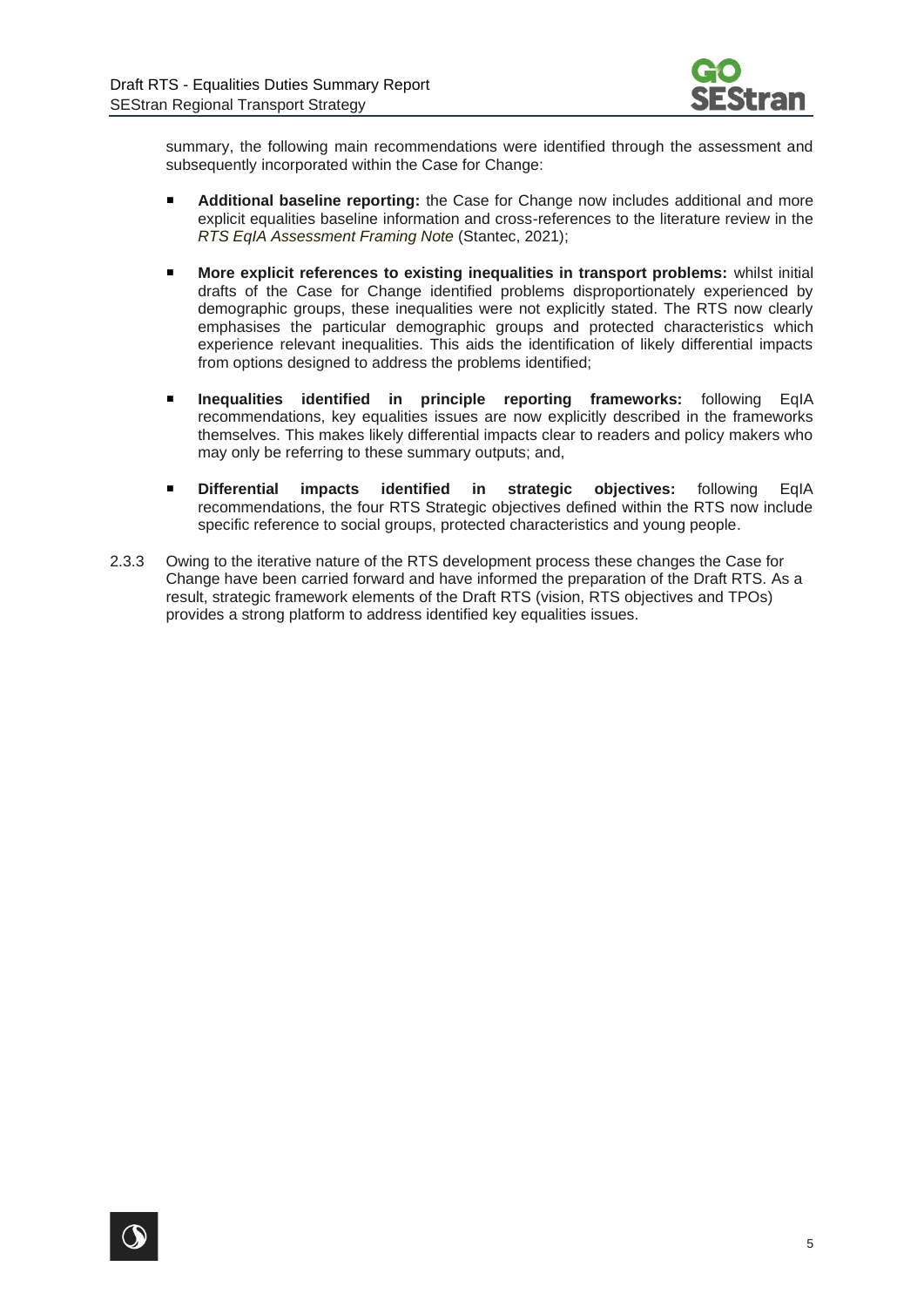

# <span id="page-9-0"></span>**3 Assessment**

#### <span id="page-9-1"></span>**3.1 Key Equalities Issues**

#### **Equalities Evidence Base**

- 3.1.1 This section provides a high-level overview of key equalities issues experienced on the SEStran transport network, drawing largely on secondary research and policy. Little of the secondary research focuses exclusively on the SEStran area, instead highlighting trends at a Scotland and UK level.
- 3.1.2 The evidence base is grouped by theme and reports discrimination experienced by people relating to individual protected characteristics. Yet it is important to remember that many people who use the transport network experience an intersection of multiple inequalities. Social identities and characteristics overlap, which can create a compounding experience of discrimination. Age-based discrimination, for example, will be experienced differently by an individual who has high material wealth and by an individual in poverty.
- 3.1.3 Related to this, wider inequalities in society mean that discrimination or other equalities impacts based on one characteristic or social identity may be more likely experienced by a particular social group. For example, the equalities impact of a reduction in fares will have a disproportionate impact on people with low incomes. As many ethnic minority groups in Scotland have lower than average incomes, a change in fares could indirectly result in a disproportionate impact on such ethnic minority groups.

#### **Travel Behaviour and Differential Requirements**

- 3.1.4 Different people use the transport network at different times, more or less frequently, and for different purposes. Some groups of people, such as people from ethnic minority groups, disabled people, young carers, young mothers, and care leavers, are less mobile and more reliant on public transport (Scottish Government 2017).
- 3.1.5 This may result in differential impacts of changes to service provision for a particular time of day or route. Recent literature has suggested several trends relating to the protected characteristics which should be considered in the EqIA process:
	- **Sex:** in general, women engage in travel linked to domestic commitments and are more likely to travel with young people and the elderly (Duchene 2011; Sánchez de Madariaga 2013). This influences travel behaviour and women tend to travel shorter distances within a more restricted geographical area, make more multi-stop trips, and rely more on public transport.
	- **Age:** elderly people also tend to travel relatively less often and for shorter distances than other adults (Fatima, et al. 2020). Without needing to commute, elderly people are more likely to travel between the hours of 9:00 and 15:00, with most trips for shopping (mostly undertaken by elderly women) (Su and Bell 2012).

According to Davis (2014), young people may have a more local focus than the population as a whole. This suggests that young people from deprived areas may look for jobs and training opportunities only in their local area and those easily accessible via public transport.

**Disability:** an individual will generally use public transport less frequently if they experience a greater number of difficulties completing daily tasks (Yarde, et al. 2020). However, travel behaviour among this group varies widely as the behaviour of people with specific types of disabilities is often markedly different to each other (Clery, et al. 2017).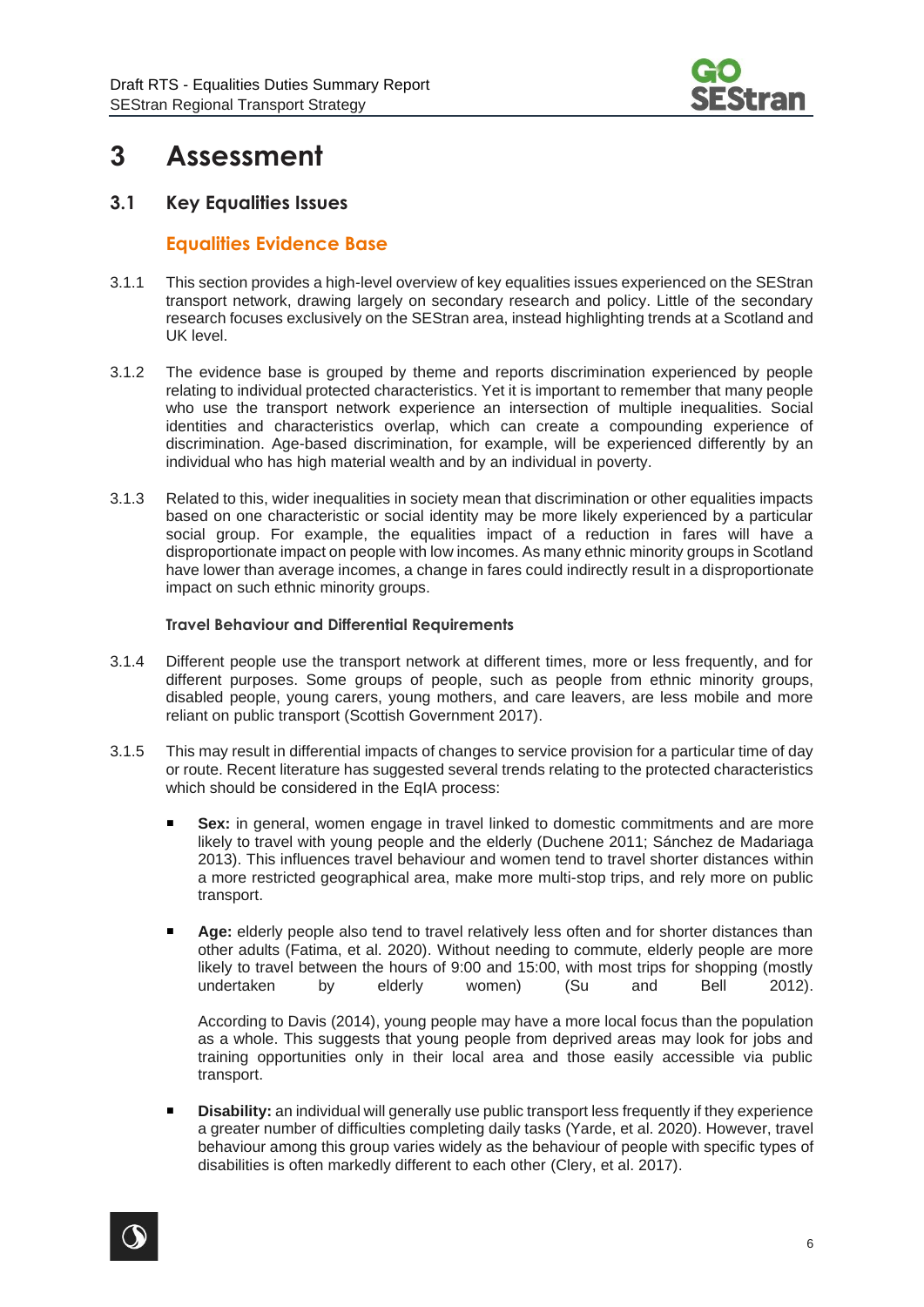

- **Race:** data at a Scotland-level is limited on different ethnic minority groups (Scottish Government 2015, 26) and any analysis of race-based discrimination must consider the differences in people's experiences and preferences both between and within different ethnic groups (Gentin 2011). Yet recent research suggests that black and ethnic minority individuals take relatively few active leisure trips such as walking or cycling (Colley and Irvine 2018). Potential explanations can include socio-economic disadvantage, fear of discrimination, and language barriers.
- 3.1.6 Policies around service provision and scheduling in the draft RTS are therefore likely to impact groups related to protected characteristics in different ways. This should be considered further in the emerging strategy and EqIA to ensure any likely differential impacts are identified.

#### **Income, Wealth, and Affordability**

- 3.1.7 The affordability and availability of transport to people facing socio-economic disadvantage through low incomes and wealth is a key equalities issue. This characteristic influences how people use and experience the transport network. Further, the transport network itself influences inequalities of opportunity and outcome related to income and wealth.
- 3.1.8 How a person interacts with the transport network is influenced by their income. Statistics published by Transport Scotland (2020, 185; 2019, 66) have repeatedly shown that people in lower income households are more likely to travel by bus, while people in higher income households are more likely to drive or take the train.
- 3.1.9 This is reinforced by research undertaken by the Glasgow Connectivity Commission (2019) found that, across Scotland, people in the lowest SIMD quintile make 58% fewer trips by car; 75% fewer trips by rail; 50% more trips by foot; and 206% more trips by bus and coach than those in the highest SIMD quintile.
- 3.1.10 There is also a spatial relationship between transport connectivity and material wealth. Areas of multiple deprivation tend to have poorer public transport links than areas with high material wealth, in terms of both service quality and the range of options available (Lucas, et al. 2011; Titheridge, et al. 2014)
- 3.1.11 'Transport poverty' where a lack of affordable travel options prohibits access to employment and essential services has been estimaetd to impact more than one million people across Scotland (Sustrans Scotland 2016).
- 3.1.12 This can lead to higher transport costs for people living in areas of high multiple deprivation, compounding inequalities of income. Low public transport accessibility can make car ownership a necessity for people to commute to work or access basic services – evidenced by a recent study of suburban areas around Glasgow (Curl, Clark and Kearns 2017).
- 3.1.13 'Forced car ownership' occurs in urban and suburban areas, but it is particularly a concern for low-income households in rural areas (Crisp, Gore and McCarthy 2017). This is compounded, and likely influenced by, higher fares for bus travel in rural areas across Scotland (Citizens Advice Bureau 2016).
- 3.1.14 Car-centric design itself has discriminatory impacts, with a relationship between less safe infrastructure and travel patterns and material wealth. Children in the 20% most deprived areas in Scotland are three times as likely to be in a collision with a car as children in the least deprived 20% of areas (Quayle 2019).
- 3.1.15 The transport network itself can have a potential impact in determining incomes. Affordable transport with a good service can promote equality of opportunity, enabling people to access jobs, education, and training (The Poverty and Inequality Commission 2019).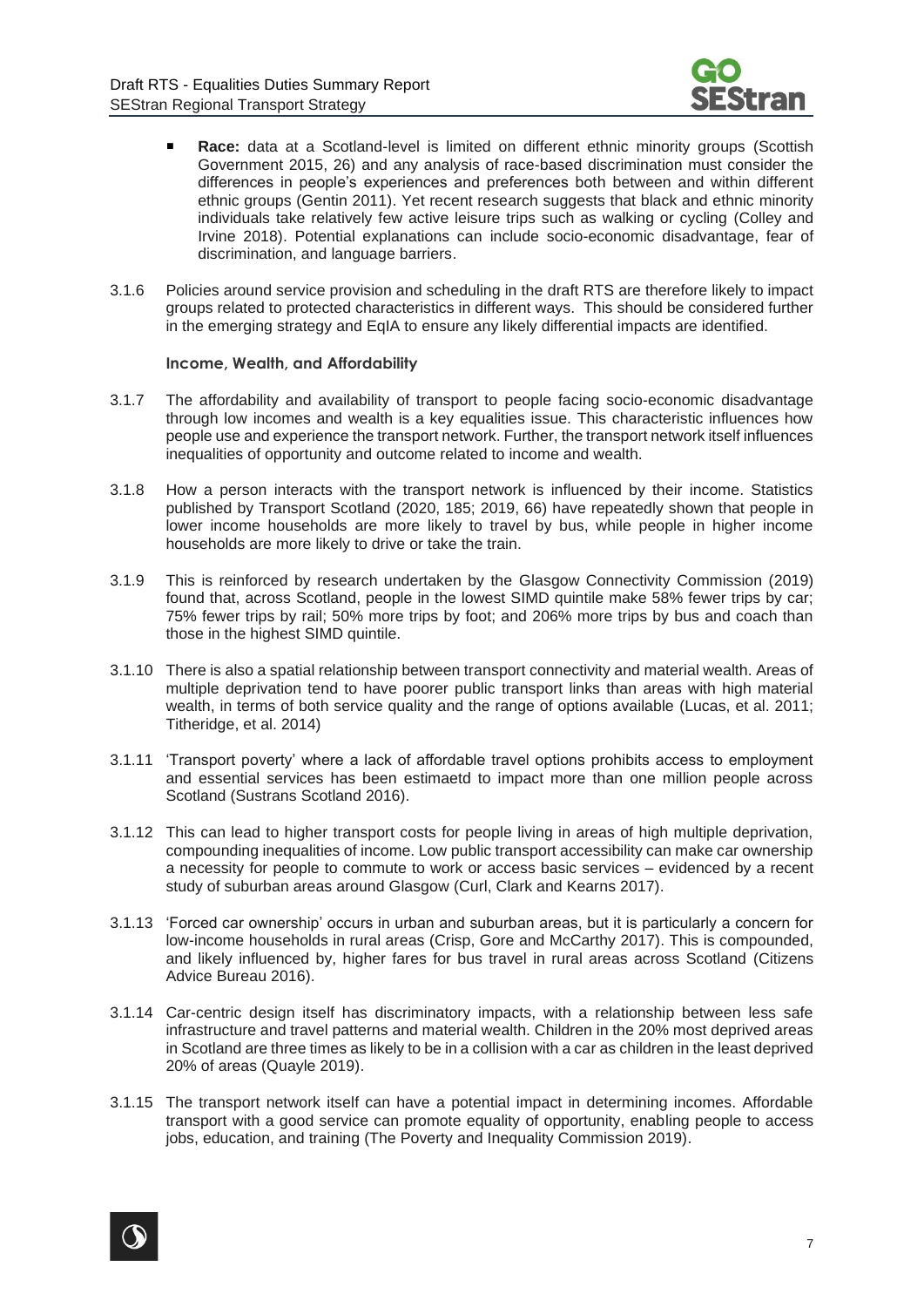

3.1.16 Owing to these relationships, policies in the draft RTS should seek to identify any differential impacts on different socio-economic groups (e.g., disaggregated by income, wealth, or social class). As mentioned above, differential impacts between such groups are likely to also be manifest within and between groups with other characteristics and social identities with disproportionate rates of poverty and low income and wealth.

#### **Other Barriers to Transport**

#### Accessibility

- 3.1.17 Barriers to accessible travel can leave disabled people unable or unwilling to travel. While most disabled travellers in Scotland rely on public transport, many experience difficulties when travelling. Problems include poor service frequency, inadequate infrastructure between home and stop or station, and the most reported, difficulties physically accessing the transport (Disability Equality Scotland 2017).
- 3.1.18 The Scottish Government launched Going Further in 2016, an accessible travel framework aimed at eliminating barriers which prevent disabled people travelling. The Framework included commitments to disability training for transport staff, mechanisms for enabling onward travel should journeys be disrupted, and advice on ticketing and pricing (Scottish Government 2016).

#### Hate Crime

3.1.19 As well as being accessible, transport should be safe for individuals to use. Individuals should be free from hate crime, bullying and harassment when travelling. A hate crime is any criminal offence motivated by malice and ill-will towards a social group. Hate crime can be motivated by disability, sexual orientation, gender reassignment, race, religion, or faith.

#### **Coverage in the Strategy**

- 3.1.20 Section 3 of the draft RTS is centred around 29 key 'problems' which the strategy seeks to respond to, grouped by mode. These specific transport issues were identified through extensive engagement, desk-based research, and statutory assessment activities during the development of the RTS.
- 3.1.21 Identified transport problems form the basis of 29 transport planning objectives (TPOs), which in turn informs four RTS Strategic Objectives and an options generation matrix which sets out high-level option types to implement the RTS Strategic Objectives.
- 3.1.22 Adequate recognition and coverage of identified key equalities issues in the suite of problems which are defined in Section 3 is therefore essential to ensure that all equalities impacts are appropriately considered. **[Table 1](#page-12-0)** overleaf highlights the primary equalities issues relevant to each of the 29 problems.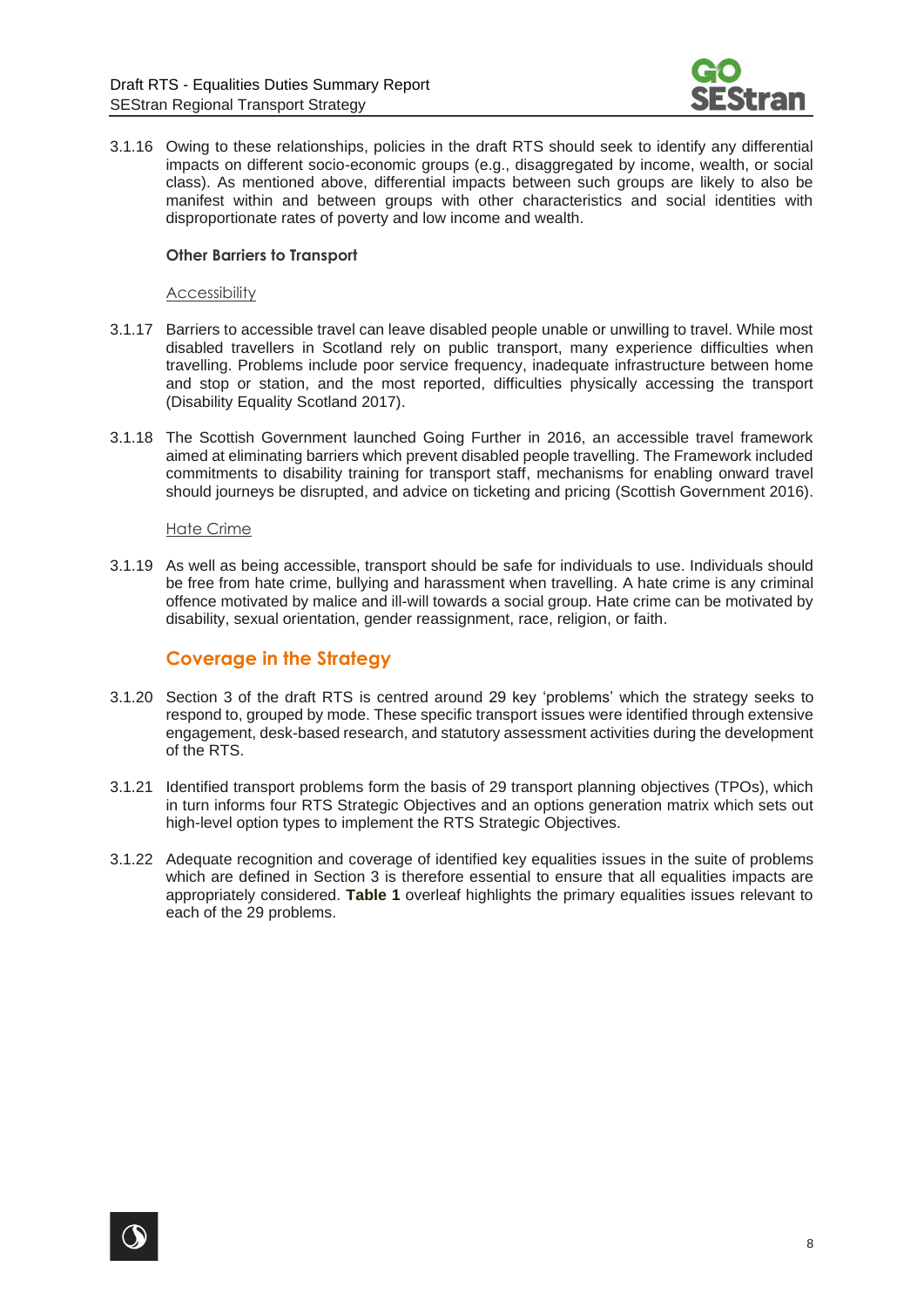

#### Table 1: Key Equalities Issues identified in Section 3 of the draft RTS

<span id="page-12-0"></span>

| <b>Issue</b>            |                                                                                                                                                          | <b>Relevant Equalities Issues</b>                                                                                                                                                                           |
|-------------------------|----------------------------------------------------------------------------------------------------------------------------------------------------------|-------------------------------------------------------------------------------------------------------------------------------------------------------------------------------------------------------------|
|                         | <b>All Modes</b>                                                                                                                                         |                                                                                                                                                                                                             |
| $\mathbf{1}$            | Those living in new developments or travelling to new developments can have long<br>journeys and / or implied car use to undertake day to day activities | . Forced car ownership, particularly among those with low incomes.<br>. Health and wellbeing.<br>Air quality as a deterrent to active travel.<br>· Unequal access to services across urban and rural areas. |
| $\overline{\mathbf{c}}$ | Use of the transport system brings the risk of collisions and personal injury                                                                            | Increased risk of collision by socio-economic status.                                                                                                                                                       |
|                         | <b>Active Travel</b>                                                                                                                                     |                                                                                                                                                                                                             |
| 3                       | Many do not find cycling a realistic option                                                                                                              | Affordability and its relationship to socio-economic status                                                                                                                                                 |
| 4                       | Walking is not an attractive option for some short journeys                                                                                              | • Gendered experiences of safety along pedestrian and walking routes.                                                                                                                                       |
|                         | <b>Public Transport</b>                                                                                                                                  |                                                                                                                                                                                                             |
| 5                       | Peak period bus-based journey times can be much longer than off-peak                                                                                     |                                                                                                                                                                                                             |
| 6                       | Peak period bus-based journey times can be much more variable than off-peak                                                                              | . Disproportionate levels of bus travel by socio-economic status, age, and<br>gender.                                                                                                                       |
| $\overline{7}$          | Some direct public transport journey speeds are slow so journey times are long and not<br>competitive with car                                           | Affordability and its relationship to socio-economic status.<br>. Disproportionate levels of low income and wealth among protected                                                                          |
| 8                       | Some travel by public transport requires interchange(s) - adding to journey times, access<br>issues, inconvenience, and cost                             | characteristics.<br>• Barriers to public transport use relating to disability including physical access                                                                                                     |
| 9                       | People can't get a seat on some public transport services                                                                                                | barriers.<br>· Barriers to public transport use to persons relating to the protected                                                                                                                        |
| 10                      | Travel by bus or rail is unaffordable for some                                                                                                           | characteristics of race, gender, sexual orientation, gender identity, and                                                                                                                                   |
| 11                      | Some journeys cannot be made by public transport                                                                                                         | religion such as hate crimes.                                                                                                                                                                               |
| 12                      | Physical access to, and use of the public transport network is a problem or not possible<br>for some users                                               | " An overlap between low accessibility and multiple deprivation means poor<br>network coverage restricts education, employment, and leisure opportunities                                                   |
| 13                      | Vulnerable groups not feeling safe on public transport                                                                                                   | for those living in deprived areas.                                                                                                                                                                         |
| 14                      | People do not have full awareness of their public transport options                                                                                      |                                                                                                                                                                                                             |
|                         | <b>Mixed Mode</b>                                                                                                                                        |                                                                                                                                                                                                             |
| 15                      | Combining cycling and public transport use is not possible                                                                                               |                                                                                                                                                                                                             |
| 16                      | Preferred P&R station cannot be used due to lack of parking during commuter (i) peak<br>and (ii) inter peak                                              | • Contributes to overreliance on the private car, with associated income, air<br>quality, health, and access inequality impacts.                                                                            |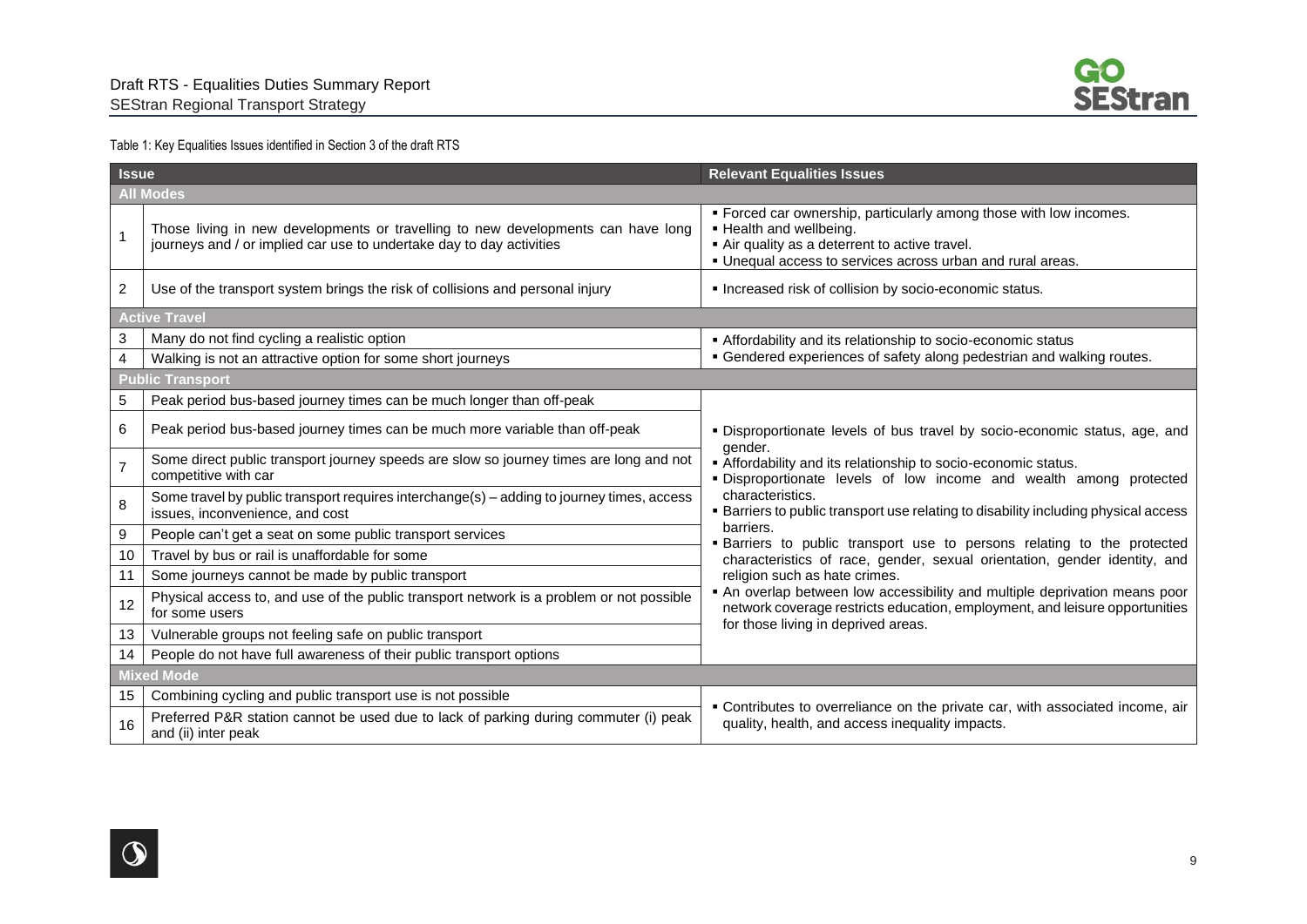

| <b>Issue</b>   |                                                                                                                                                                          | <b>Relevant Equalities Issues</b>                                               |
|----------------|--------------------------------------------------------------------------------------------------------------------------------------------------------------------------|---------------------------------------------------------------------------------|
| <b>Freight</b> |                                                                                                                                                                          |                                                                                 |
| 17             | In places, peak period commercial vehicle-based journey times can routinely be much<br>longer than off-peak                                                              |                                                                                 |
| 18             | Peak period commercial vehicle-based journey times can be much more variable than<br>off-peak                                                                            |                                                                                 |
| 19             | Cost and practicality of rail freight prevents widespread use                                                                                                            | • Contributes to overreliance on the road freight, with associated climate, air |
| 20             | Commercial vehicle drivers have limited options for secure parking and rest                                                                                              | quality, and health inequality impacts.                                         |
| 21             | Commercial vehicles are currently reliant on fossil fuels in the absence of viable / cost<br>effective alternatives                                                      |                                                                                 |
| 22             | Direct sea-based international connectivity is poor                                                                                                                      |                                                                                 |
| Car            |                                                                                                                                                                          |                                                                                 |
| 23             | In places, peak period car-based journey times can routinely be much longer than off-<br>peak                                                                            |                                                                                 |
| 24             | Peak period car-based journey times can be much more variable than off-peak                                                                                              |                                                                                 |
| 25             | High cost of town / city centre parking                                                                                                                                  |                                                                                 |
| 26             | Lack of availability of parking is inconvenient                                                                                                                          | Affordability impacts and relationship to socio-economic status.                |
| 27             | Road-based travel on the regional road network, including some external links (including<br>ports and airports) can be slow even when traffic volumes are relatively low |                                                                                 |
| 28             | Electric car operation and ownership not practical for all                                                                                                               |                                                                                 |
| 29             | Cost of electric cars is higher than equivalent ICE cars and too expensive for many at<br>present                                                                        |                                                                                 |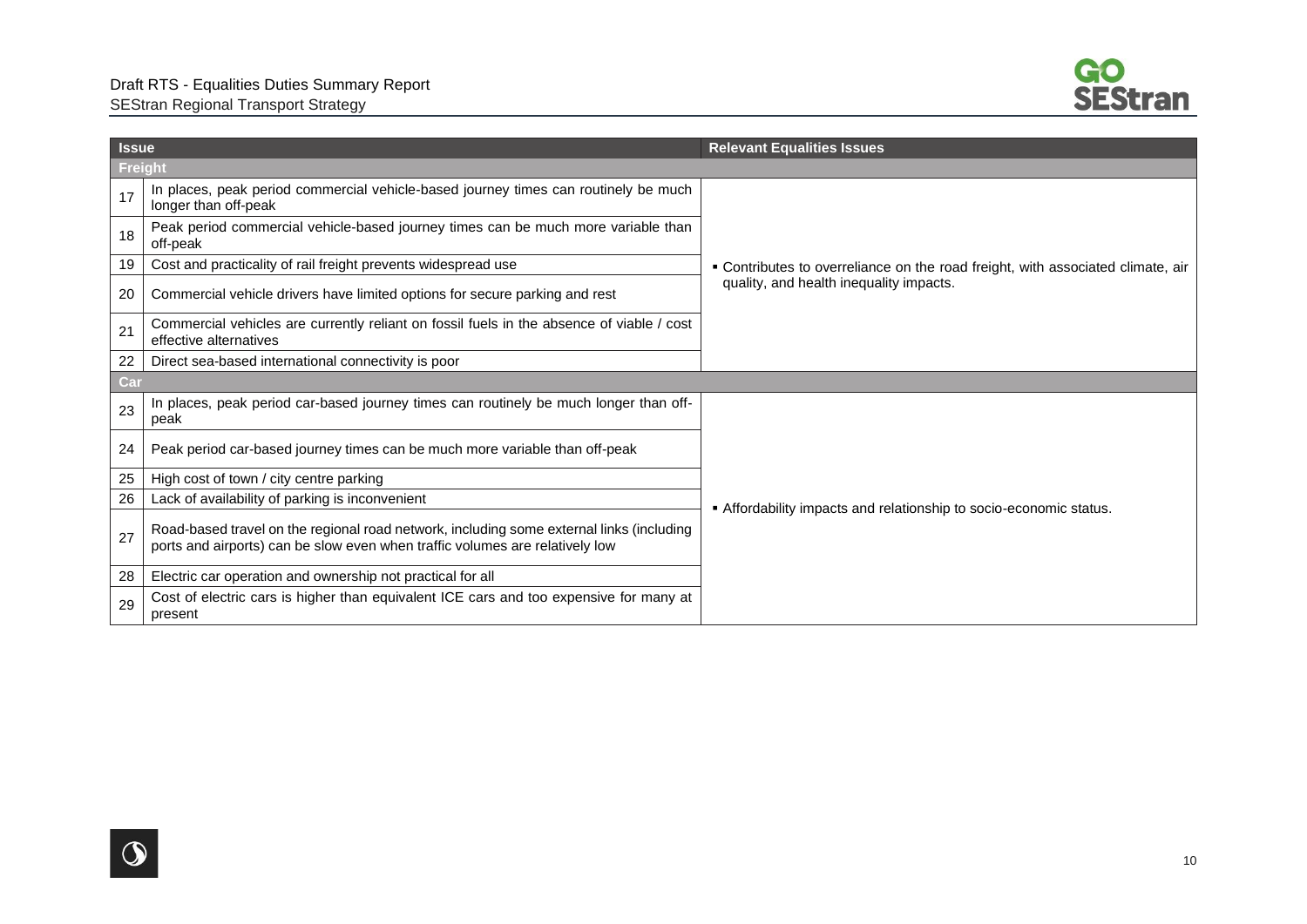

## <span id="page-14-0"></span>**3.2 Strategic Objectives**

- 3.2.1 Section 4 of the draft RTS brings together the 29 transport problems and their associated TPOs to derive four proposed strategy objectives for the RTS:
	- i. Transitioning to a sustainable, post-carbon transport system;
	- ii. Facilitating healthier travel options;
	- iii. Widening public transport connectivity and access across the region; and,
	- iv. Supporting safe, sustainable, and efficient movement of people and freight across the region.
- 3.2.2 Following an assessment against the TPOs, the RTS concludes that these strategy objectives should be taken forward and act as the foundation to underpin the development of all other, lower-level components (e.g., transport options) of the draft RTS.

### **Compatibility Assessment**

- 3.2.3 A visual summary of the compatibility of the proposed RTS strategy objectives with the equalities assessment framework is presented in [Table 2](#page-15-0) overleaf. Generally, the objectives perform well against the equalities assessment frameworks as they describe socio-economic issues which are likely to have an equalities impact, including air quality, health, and economic growth.
- 3.2.4 Each objective includes a specific reference to social groups, protected characteristics, and young people. This will help to ensure that the different needs of these groups would be considered through a future options appraisal process. Similarly, monitoring and evaluation frameworks should be designed so that differential impacts can be measured. Data which can be controlled for these characteristics should be collected to allow an evaluation of the equalities impacts of the strategy and its associated delivery mechanisms.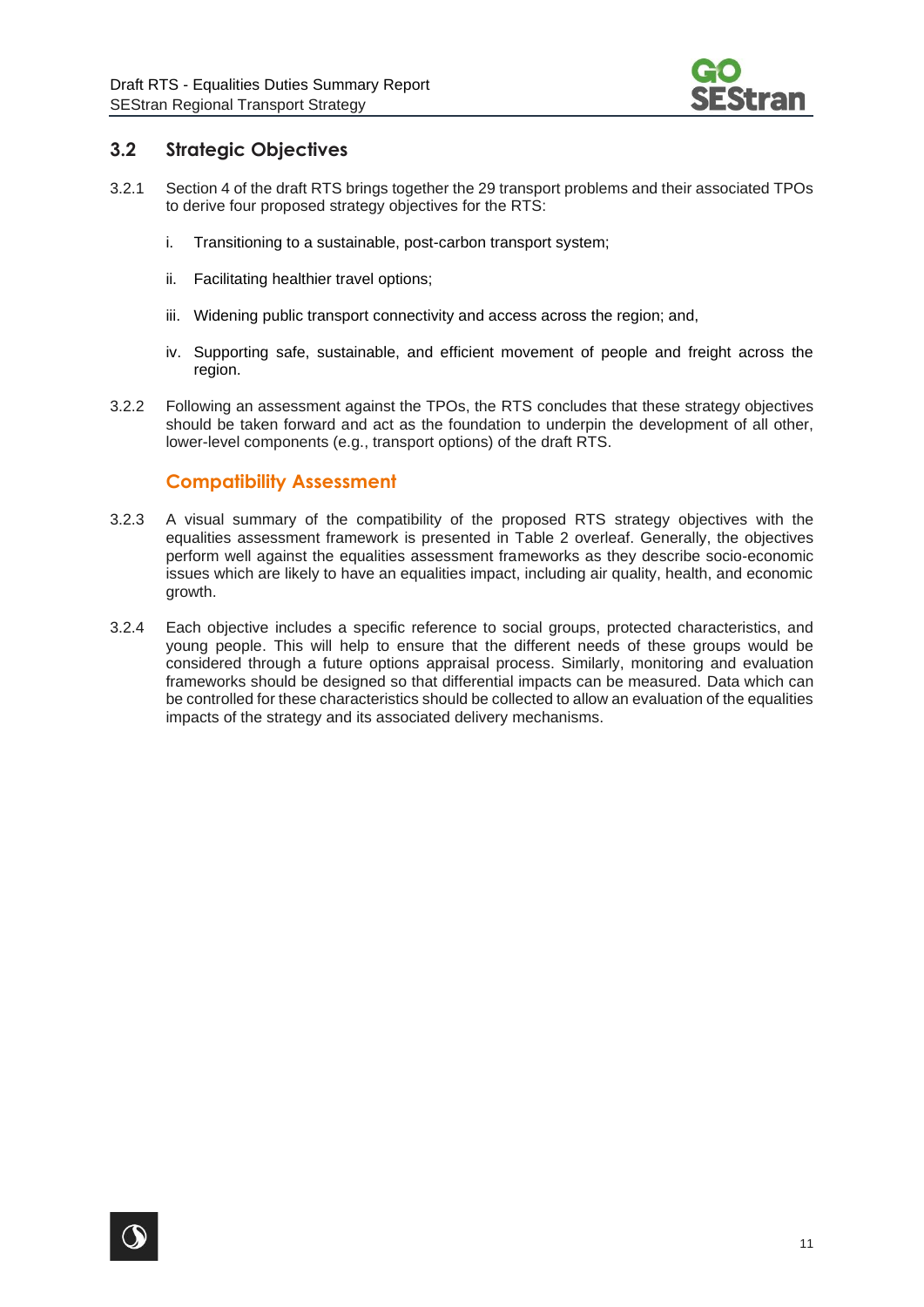

#### Table 2: Compatibility of proposed RTS strategy objectives

| <b>Outcomes</b>                                                                                                                                          | <b>Public</b><br><b>Sector</b><br><b>Equality</b><br><b>Duty</b> | <b>Fairer</b><br><b>Scotland</b><br><b>Duty</b> | <b>Child</b><br><b>Rights</b><br>&<br><b>Wellbeing</b><br><b>Duties</b> | <b>Commentary</b>                                                                                                                                                                                                                                                                                                                                                                                                                              |
|----------------------------------------------------------------------------------------------------------------------------------------------------------|------------------------------------------------------------------|-------------------------------------------------|-------------------------------------------------------------------------|------------------------------------------------------------------------------------------------------------------------------------------------------------------------------------------------------------------------------------------------------------------------------------------------------------------------------------------------------------------------------------------------------------------------------------------------|
| Strategy Objective 1: Transitioning to a sustainable, post-carbon transport system                                                                       |                                                                  |                                                 |                                                                         |                                                                                                                                                                                                                                                                                                                                                                                                                                                |
| • Reduce emissions and energy use<br>Improve air quality                                                                                                 |                                                                  |                                                 |                                                                         | This objective has implicit compatibility with the PSED and the FSD assessment<br>frameworks as it has the potential to alleviate inequalities in air quality. Poor air quality<br>resulting from transport emissions can play an important role in physical health outcomes<br>and inequalities - however recent research has shown there is no evident correlation with<br>income deprivation in the Edinburgh TTWA (Bailey et al., 2018).   |
| <b>Strategy Objective 2: Facilitating healthier travel options</b>                                                                                       |                                                                  |                                                 |                                                                         |                                                                                                                                                                                                                                                                                                                                                                                                                                                |
| . Improve health and well-being<br>• Reduce emissions                                                                                                    |                                                                  |                                                 |                                                                         | This objective has implicit compatibility with the PSED, FSD, and CRW assessment<br>frameworks as there is a clear focus on health $-$ a key area of inequality. This objective<br>could be strengthened by using inclusive language to explicitly reference health<br>inequalities, so the issues faced by disadvantage groups are prioritised through the RTS.                                                                               |
| Strategy Objective 3: Widening public transport connectivity and access across the region                                                                |                                                                  |                                                 |                                                                         |                                                                                                                                                                                                                                                                                                                                                                                                                                                |
| - Reduce inequality of opportunity and<br>encourage more inclusive growth<br>Reduce car dependency and forced car<br>ownership and encourage modal shift | $\sqrt{\sqrt{2}}$                                                | $\checkmark$                                    |                                                                         | This objective performs strongly against the PSED and the FSD assessment frameworks<br>as there are explicit references to removing barriers to access and reducing inequalities of<br>opportunity. It is implicitly compatible with the CRW framework as it references many<br>inequalities experienced by young people, including in income and access to education and<br>employment, but does not make an explicit reference to the group. |
| Strategy Objective 4: Supporting safe, sustainable, and efficient movement of people and freight across the region                                       |                                                                  |                                                 |                                                                         |                                                                                                                                                                                                                                                                                                                                                                                                                                                |
| • Deliver economic growth and increased<br>efficient<br>productivity through<br>the<br>movement of people and goods<br>• Reduce personal injuries        |                                                                  |                                                 |                                                                         | This objective has implicit compatibility with the FSD assessment framework, given its focus<br>on economic growth. The object could be strengthened through a discussion of inclusive<br>growth, highlighting how interventions should ensure the benefits of growth are distributed<br>fairly, and how economic development should work to reduce inequalities experienced by<br>residents of the SEStran area.                              |

<span id="page-15-0"></span>**Key**

| Explicit reference     | Incompatible          |  |
|------------------------|-----------------------|--|
| Implicit compatibility | No clear relationship |  |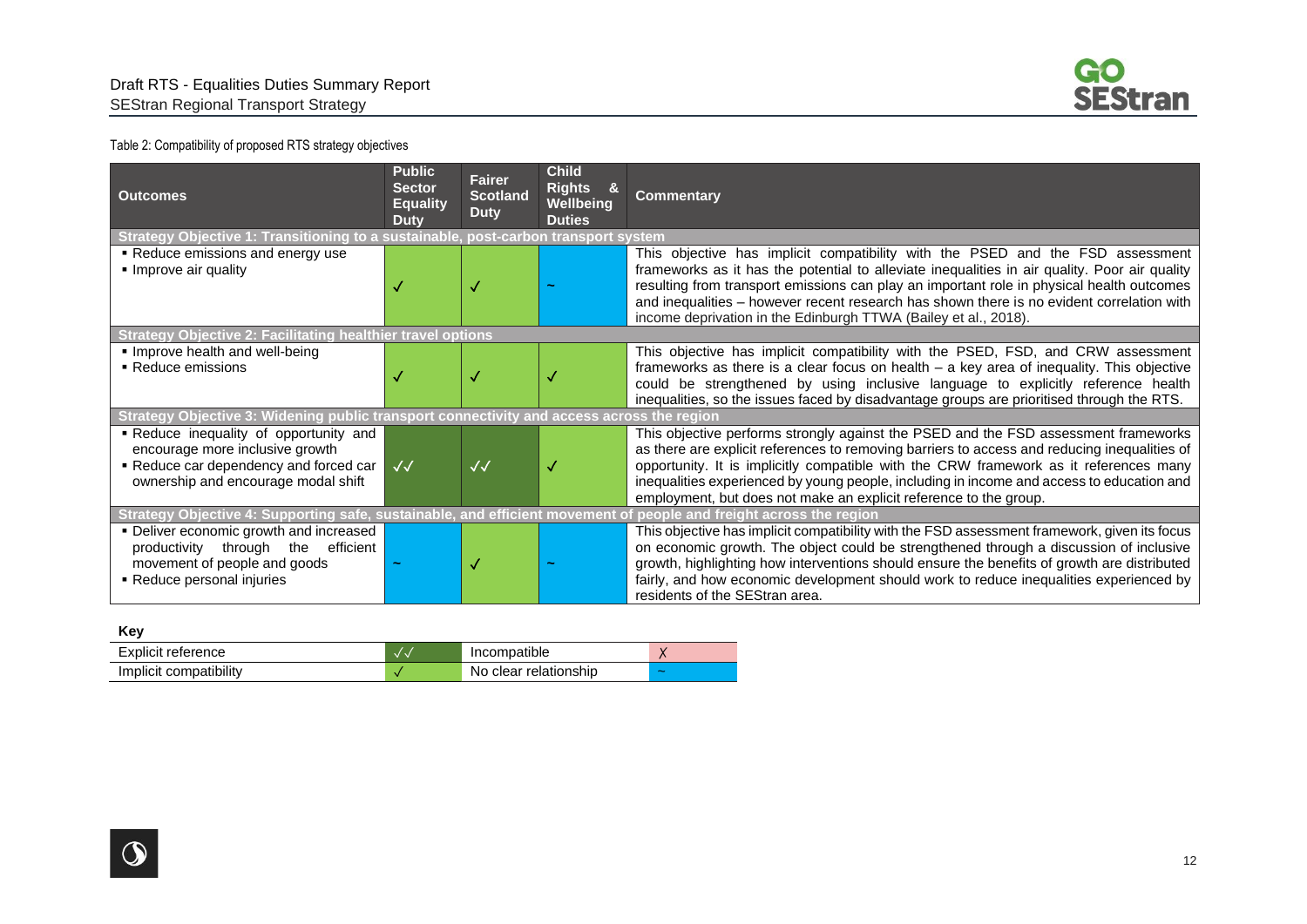

- 3.2.5 The high-level assessment provided in **Table 2** demonstrates that in general the proposed RTS Objectives provide an appropriate high-level platform from which to develop specific schemes, policies and proposals to address identified key equalities issues. This indicates that the RTS Objectives are generally compliant with the requirements of applicable equalities duties.
- 3.2.6 However, the analysis also indicates as individual proposed RTS Strategic Objectives respond to specific TPOs they are likely to have differential relationships with applicable equalities duties and differential impacts on specific equalities issues, whilst the RTS Strategic Objectives are themselves not necessarily fully integrated. Each of the RTS Strategic Objectives will underpin the development of specific lower-level RTS components including individual options, so to avoid potential tensions, gaps or 'silo working' between the implementation of individual RTS Strategic Objectives (which could undermine the overall performance of the RTS in tackling a range of inequalities) it will be important for the RTS to include a holistic and visionary strategic framework.
- 3.2.7 The draft RTS would therefore benefit from the development of an over-arching holistic Vision and clearer linkages between Strategic Objectives to bring these together and from the outset clarify what the RTS seeks to achieve. This would ensure that any lower-level options developed mainly to address one RTS Strategy Objective either contribute to or at least avoid adverse effects on the other Strategic Objectives.
- 3.2.8 Going forward the equalities duties (and the SEA process) will be applied to test the relationship between the draft RTS Strategic Objectives and individual options in order to maximise likely significant beneficial effects and avoid or minimise adverse effects from the RTS when read and implemented as a whole.

### <span id="page-16-0"></span>**3.3 RTS Regional Mobility Themes**

- 3.3.1 From the four strategy objectives, a set of 12 Regional Priorities have been defined which collate the options that have been demonstrated to contribute to the delivering of the objectives under a series of relevant headings.
	- i. Shaping development and place
	- ii. Delivering safe active travel
	- iii. Enhancing access to public transport
	- iv. Enhancing and extending the bus service
	- v. Enhancing and extending the train service
	- vi. Reallocation of road-space on the regional network
	- vii. Improving integration between modes
	- viii. Decarbonising transport
	- ix. Facilitating efficient freight movement and passenger travel
	- x. Working toward zero road deaths and serious injuries
	- xi. Reducing car kilometres
	- xii. Responding to the post-Covid world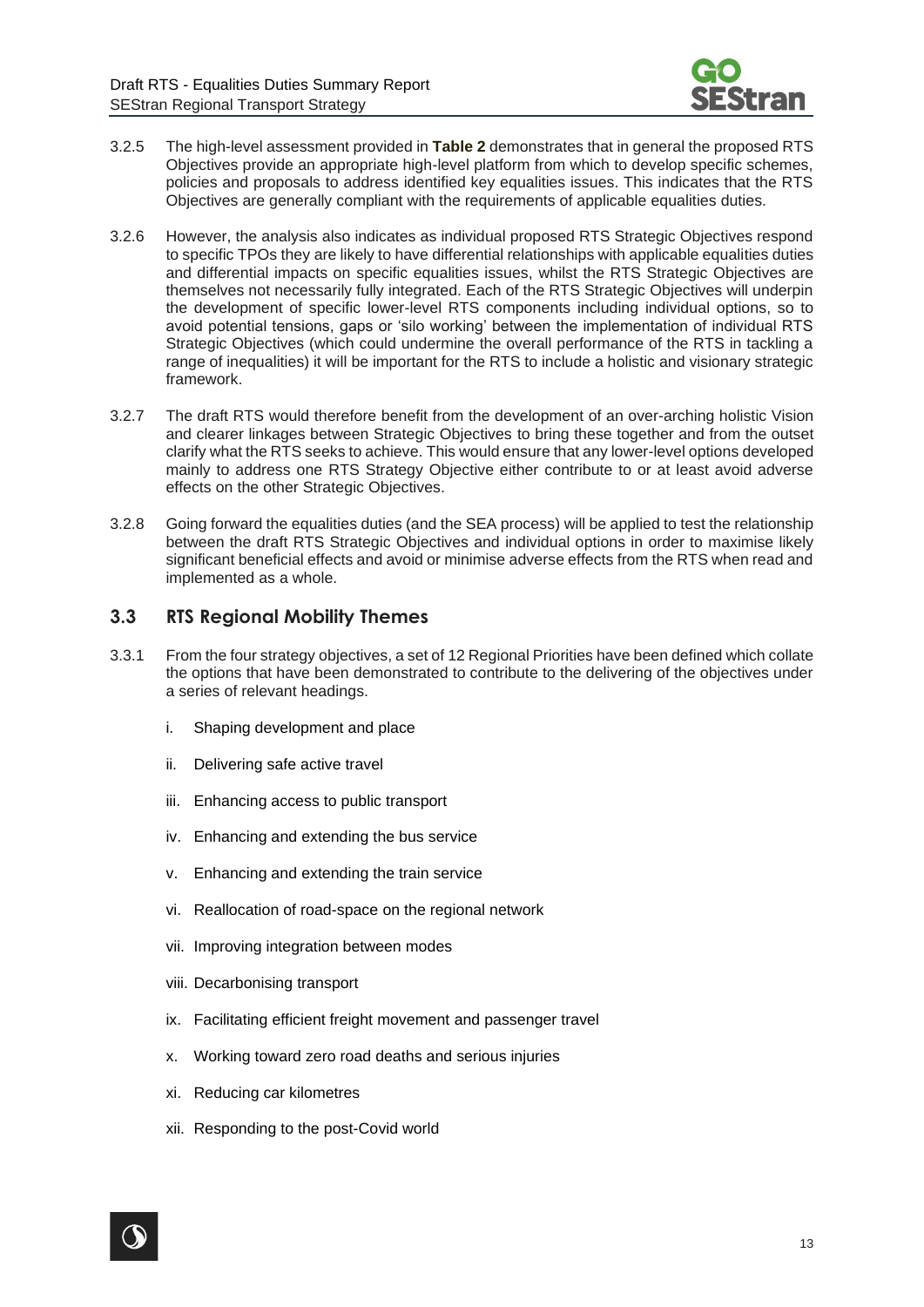

# **Compatibility Assessment**

3.3.2 A visual summary of the compatibility of the regional mobility themes with the equalities assessment framework is presented in **[Table 3](#page-18-0)** overleaf. Like the strategy objectives, the themes perform well against the equalities assessment frameworks as they describe socioeconomic issues which are likely to have an equalities impact, including air quality, health, and economic growth.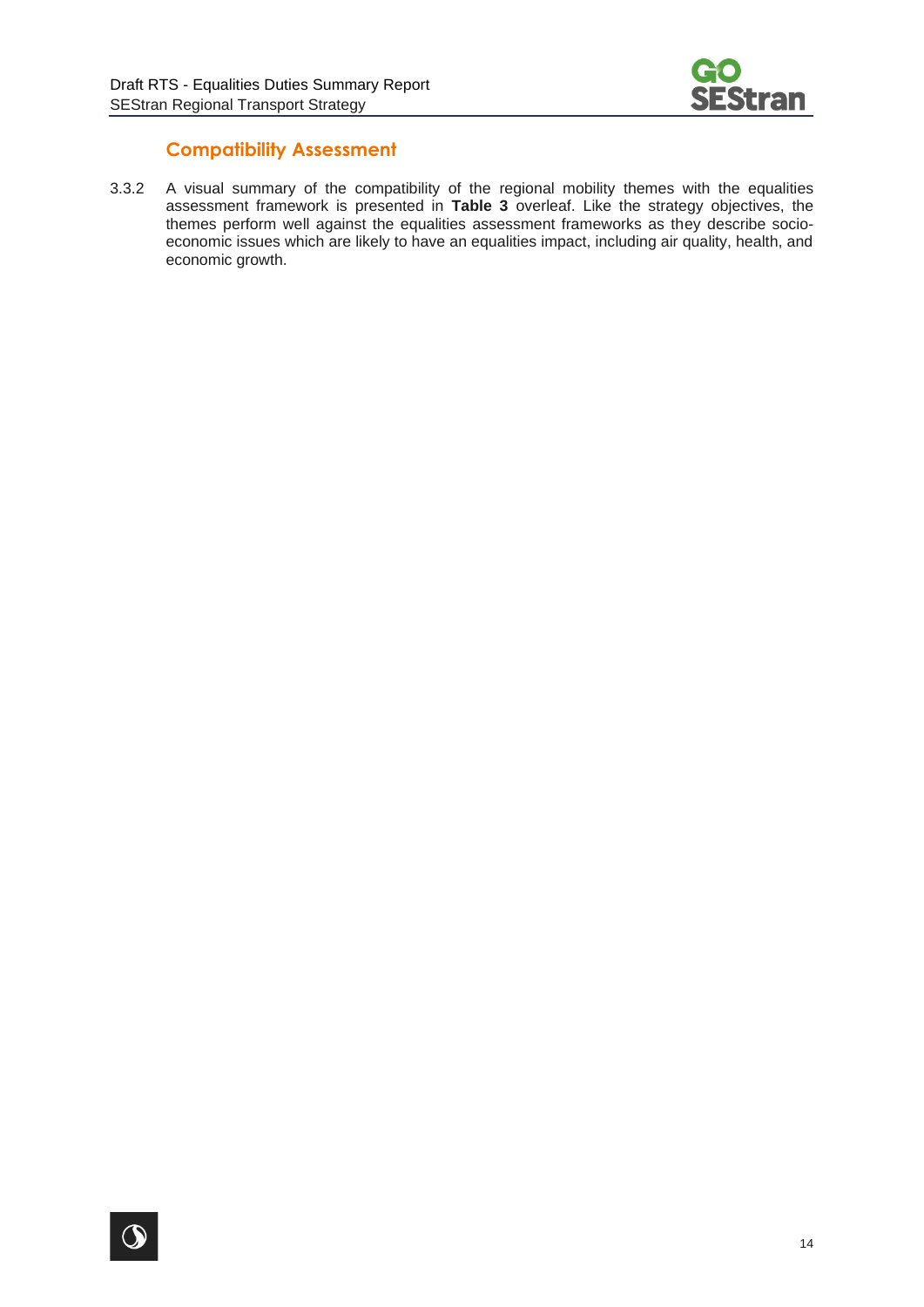

#### Table 3: Compatibility of RTS regional mobility themes

<span id="page-18-0"></span>

| <b>Outcomes</b>                                                                                                                                                                 | <b>Public</b><br><b>Fairer</b><br><b>Sector</b><br><b>Scotland</b><br><b>Equality</b><br><b>Duty</b><br><b>Duty</b> |                   | <b>Child</b><br>Rights &<br>Wellbeing<br><b>Duties</b> | <b>Commentary</b>                                                                                                                                                                                                                                                                                                                                                                                                                                                                                                                                                                                                                                                                                                                                                                                                                                                                                                                     |  |  |
|---------------------------------------------------------------------------------------------------------------------------------------------------------------------------------|---------------------------------------------------------------------------------------------------------------------|-------------------|--------------------------------------------------------|---------------------------------------------------------------------------------------------------------------------------------------------------------------------------------------------------------------------------------------------------------------------------------------------------------------------------------------------------------------------------------------------------------------------------------------------------------------------------------------------------------------------------------------------------------------------------------------------------------------------------------------------------------------------------------------------------------------------------------------------------------------------------------------------------------------------------------------------------------------------------------------------------------------------------------------|--|--|
| : Shaping Development and Place                                                                                                                                                 |                                                                                                                     |                   |                                                        |                                                                                                                                                                                                                                                                                                                                                                                                                                                                                                                                                                                                                                                                                                                                                                                                                                                                                                                                       |  |  |
| in<br>connectivity<br>Improve<br>neighbourhoods<br>mobility<br>Introduction<br>of<br>shared<br>services                                                                         | $\sqrt{\sqrt{2}}$                                                                                                   | $\sqrt{\sqrt{2}}$ | $\checkmark$                                           | This priority performs strongly against the PSED and FSD assessment frameworks due to<br>explicit commitments to increase connections disproportionately relied upon by women and<br>low-income groups to access key services in urban areas. There is specific language to<br>encourage connectivity to services certain communities are currently deprived of (i.e. new<br>health centres in health deprived communities). The aim to increase sustainable transport<br>also encourages the usage of active travel and reduction of carbon output. This may<br>decease health inequalities due to increased uptake of cycling and walking, and improved<br>air quality which has been shown to impact materially disadvantaged groups<br>disproportionality (Wheeler & Ben-Shlomo, 2005). It may also reduce reliance on car<br>ownership - through the policy of 20-minute neighbourhoods which may decrease income<br>inequality. |  |  |
| 2: Delivering Safe Active Travel                                                                                                                                                |                                                                                                                     |                   |                                                        |                                                                                                                                                                                                                                                                                                                                                                                                                                                                                                                                                                                                                                                                                                                                                                                                                                                                                                                                       |  |  |
| Developing integrated and high-<br>quality routes for walking, wheeling,<br>and cycling<br>Designing safe and<br>segregated<br>active travel routes                             |                                                                                                                     |                   | V                                                      | This priority has clear compatibility for the PSED, FSD and CRWD assessment frameworks<br>due to the focus of encouraging active travel. As a key determinant of health, this may lead<br>to differential positive health outcomes. For example, recent research suggests that black<br>and ethnic minority individuals take relatively few active leisure trips such as walking or<br>cycling (Colley and Irvine 2018). There is an aim to ensure any new development is fully<br>accessible, especially for disabled users which are a focus of the PSED framework. Under<br>this priority, he RTS also considers the cost of purchasing a bike and promotes the use of<br>bike sharing schemes, which may lead to a disproportionate impact among low-income<br>users.                                                                                                                                                             |  |  |
| 3: Enhancing Access to Public Transport                                                                                                                                         |                                                                                                                     |                   |                                                        |                                                                                                                                                                                                                                                                                                                                                                                                                                                                                                                                                                                                                                                                                                                                                                                                                                                                                                                                       |  |  |
| Improved accessibility to<br>public<br>transport<br>Integrated ticketing between different<br>transport modes<br>Increased availability of information<br>for planning journeys | $\sqrt{\sqrt{2}}$                                                                                                   | $\sqrt{\sqrt{2}}$ | √                                                      | This priority performs strongly against the PSED and the FSD assessment frameworks as<br>there are explicit references to removing barriers to access and reducing inequalities of<br>opportunity. It is implicitly compatible with the CRW framework as it references many<br>inequalities experienced by young people, including in income and transport-related access<br>to education and employment (Public Health Scotland, 2021a; 2021b).                                                                                                                                                                                                                                                                                                                                                                                                                                                                                      |  |  |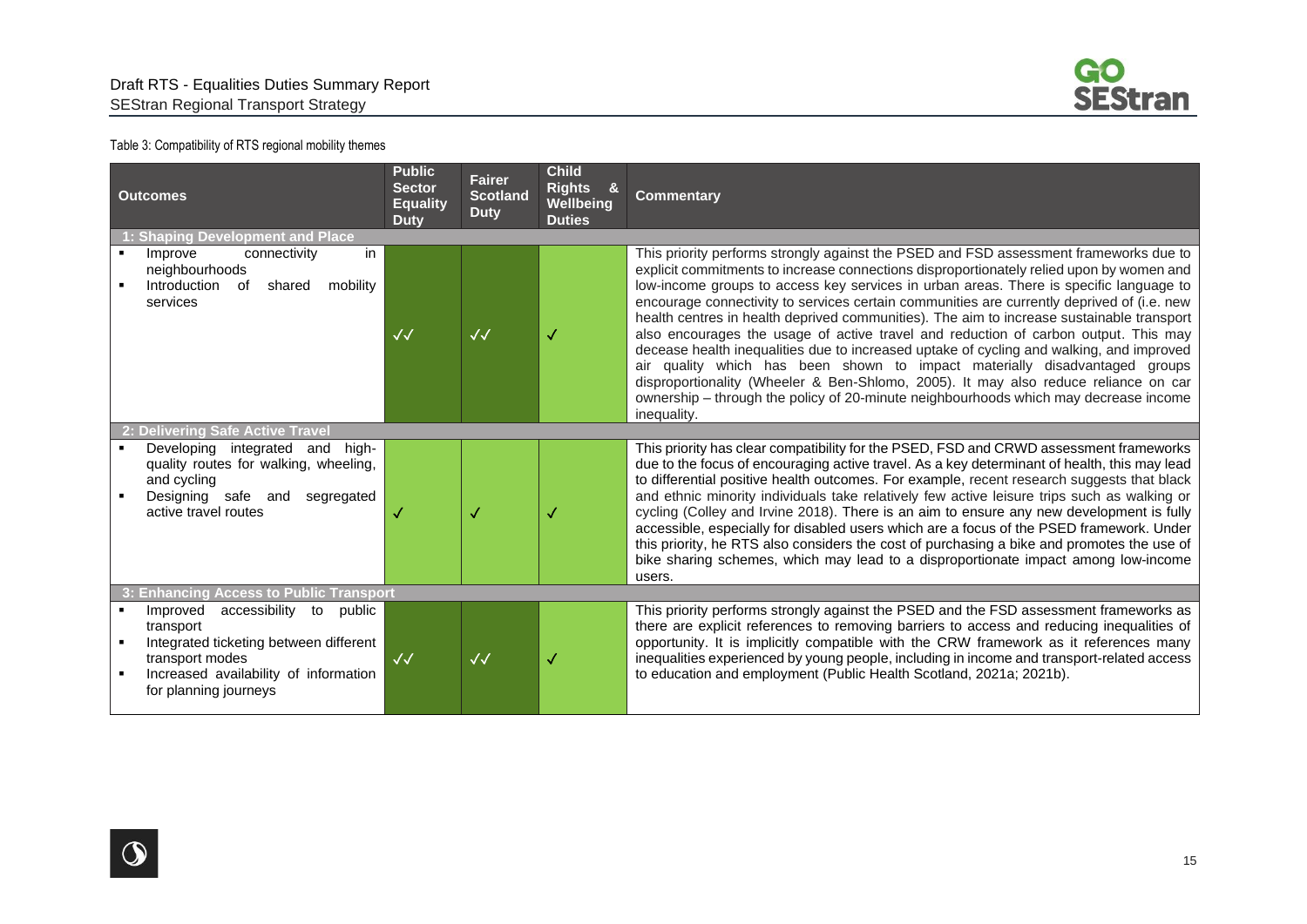

| <b>Outcomes</b>                                                                                                                                                                                 | <b>Public</b><br><b>Sector</b><br><b>Equality</b><br><b>Duty</b> | <b>Fairer</b><br><b>Scotland</b><br><b>Duty</b> | <b>Child</b><br>Rights &<br>Wellbeing<br><b>Duties</b> | <b>Commentary</b>                                                                                                                                                                                                                                                                                                                                                                                                                                                                                                                                                                                                                                                                                                                                                                                                                                                              |
|-------------------------------------------------------------------------------------------------------------------------------------------------------------------------------------------------|------------------------------------------------------------------|-------------------------------------------------|--------------------------------------------------------|--------------------------------------------------------------------------------------------------------------------------------------------------------------------------------------------------------------------------------------------------------------------------------------------------------------------------------------------------------------------------------------------------------------------------------------------------------------------------------------------------------------------------------------------------------------------------------------------------------------------------------------------------------------------------------------------------------------------------------------------------------------------------------------------------------------------------------------------------------------------------------|
| 4: Enhancing and Extending the Bus Service<br>More bus<br>priority schemes to                                                                                                                   |                                                                  |                                                 |                                                        | This priority performs strongly against the PSED and the FSD assessment frameworks as                                                                                                                                                                                                                                                                                                                                                                                                                                                                                                                                                                                                                                                                                                                                                                                          |
| increase reliability<br>Introduction of Bus Rapid Transport<br>schemes<br>Increased connectivity to essential<br>services                                                                       | $\checkmark$                                                     | $\sqrt{\sqrt{2}}$                               | $\sqrt{\sqrt{2}}$                                      | there are explicit references to removing transport-related barriers to access and reducing<br>inequalities of opportunity. It is implicitly compatible with the CRW framework as it<br>references many inequalities experienced by young people, including in income and access<br>to education and employment, but does not make an explicit reference to the group.                                                                                                                                                                                                                                                                                                                                                                                                                                                                                                         |
| 5: Enhancing and Extending Train Service                                                                                                                                                        |                                                                  |                                                 |                                                        |                                                                                                                                                                                                                                                                                                                                                                                                                                                                                                                                                                                                                                                                                                                                                                                                                                                                                |
| New stations and rail services<br>Enhanced connectivity to essential<br>services<br>Improved capacity on key routes<br>Affordable services for all                                              | $\sqrt{\sqrt{2}}$                                                | $\sqrt{\sqrt{2}}$                               | $\checkmark$                                           | This priority performs strongly against the PSED and the FSD assessment frameworks as<br>there is an explicit aim to rationalise fares on all modes of transport. This will increase<br>access for income deprived users, increasing accessibility and reducing inequalities of<br>opportunity, as rail fares currently consume a larger proportion of income in income<br>deprived households (Haney, Corley, & Forman, 2019). By It is implicitly compatible with<br>the CRW framework as it references many inequalities experienced by young people,<br>including in income and access to education and employment, but does not make an<br>explicit reference to the group.                                                                                                                                                                                               |
| 6: Relocation of Road-Space on the Regional Network                                                                                                                                             |                                                                  |                                                 |                                                        |                                                                                                                                                                                                                                                                                                                                                                                                                                                                                                                                                                                                                                                                                                                                                                                                                                                                                |
| Reduction on the reliance of cars<br>Higher uptake of active travel                                                                                                                             |                                                                  |                                                 |                                                        | This priority has implicit compatibility with the PSED and FSD assessment framework as it<br>explicitly mentions encouraging active travel, which is a key determinant of health. Health<br>inequalities are considered under the PSED framework. The promotion of efficient freight<br>movement may lead to improved economic development. However, there priority could be<br>strengthened as there are no explicit references to how equitable growth will be achieved.<br>Furthermore, the priority could be more specific about how access to active travel modes<br>(such as a bike) will be widened as this is an existing inequality (Transport for London,<br>$2011$ ).                                                                                                                                                                                               |
| 7: Improving Integration Between Modes                                                                                                                                                          |                                                                  |                                                 |                                                        |                                                                                                                                                                                                                                                                                                                                                                                                                                                                                                                                                                                                                                                                                                                                                                                                                                                                                |
| connectivity<br>Enhanced<br>between<br>different modes of transport<br>Increased mobility as a service<br>opportunity<br>Demand<br>Response<br>Transit<br>٠.<br>opportunities in rural settings | $\sqrt{\sqrt{2}}$                                                | $\sqrt{\sqrt{2}}$                               | $\checkmark$                                           | This priority explicitly meets the PSED and FSD assessment frameworks and has implicit<br>compatibility with the CRWD assessment framework. The priority explicitly discusses<br>increasing connectivity between modes of transport. Lower income users are more likely to<br>use public transport (University College London, 2021), and by creating more connectivity,<br>these users will have more access to goods and services. The discussion of Mobility as a<br>Service (MaaS) satisfies the FSD framework as it could increase connectivity in rural areas,<br>leading to increased economic activity and connectivity. This regional priority also satisfies<br>the CRWD assessment as children are more likely to use public transport than adults<br>(Chatterjee et. al, 2019), and by increasing connectivity, they will be able to access more<br>opportunities. |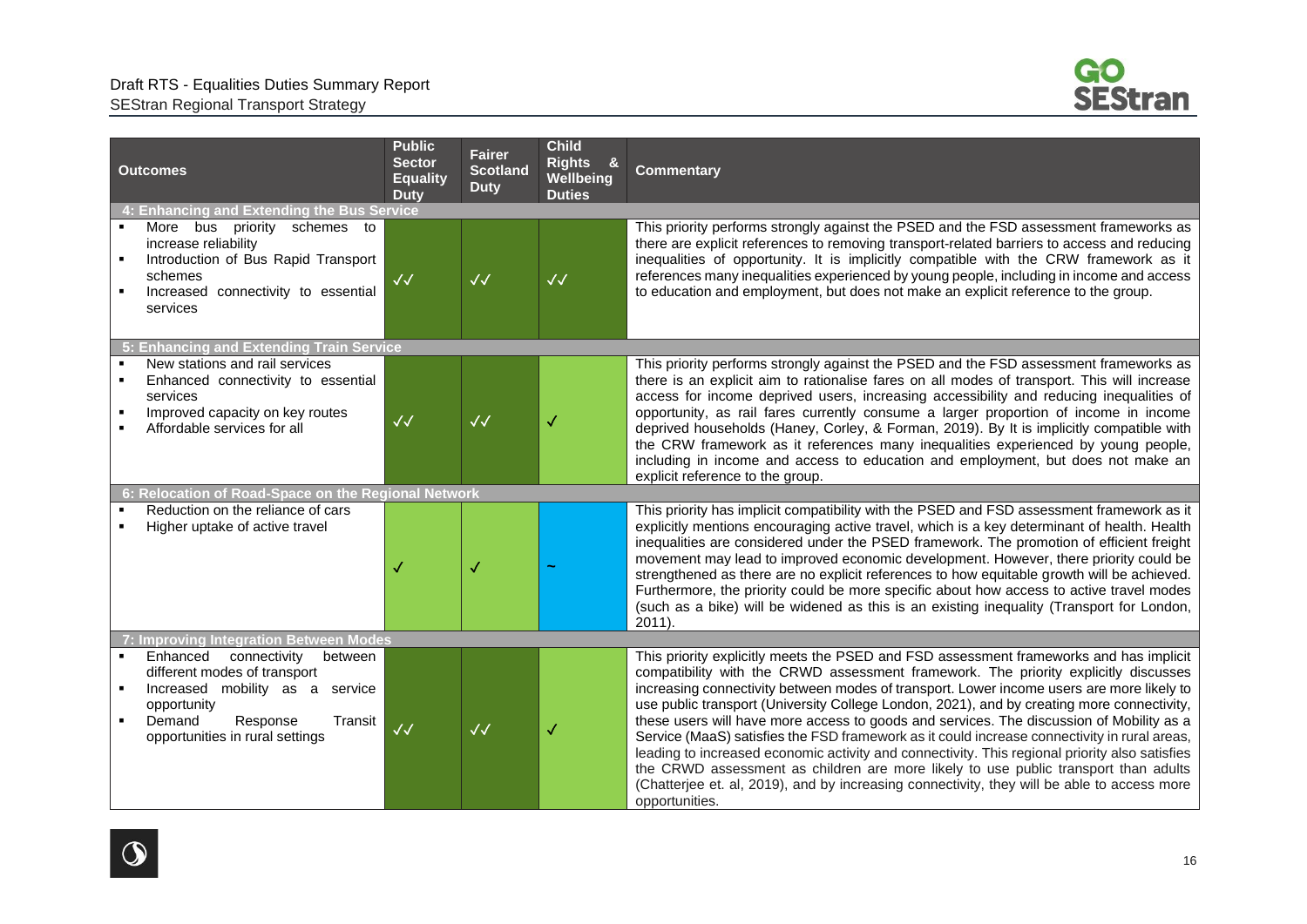

| <b>Outcomes</b>                                                                                                                                                                                                | <b>Public</b><br><b>Sector</b><br><b>Equality</b><br><b>Duty</b> | <b>Fairer</b><br><b>Scotland</b><br><b>Duty</b> | <b>Child</b><br><b>Rights</b><br><b>&amp;</b><br>Wellbeing<br><b>Duties</b> | <b>Commentary</b>                                                                                                                                                                                                                                                                                                                                                                                                                                                                                                           |
|----------------------------------------------------------------------------------------------------------------------------------------------------------------------------------------------------------------|------------------------------------------------------------------|-------------------------------------------------|-----------------------------------------------------------------------------|-----------------------------------------------------------------------------------------------------------------------------------------------------------------------------------------------------------------------------------------------------------------------------------------------------------------------------------------------------------------------------------------------------------------------------------------------------------------------------------------------------------------------------|
| 8: Decarbonising Transport                                                                                                                                                                                     |                                                                  |                                                 |                                                                             |                                                                                                                                                                                                                                                                                                                                                                                                                                                                                                                             |
| Reduction in CO <sub>2</sub> emissions<br>Increased<br>charging<br>stations to<br>of Electric<br>uptake<br>encourage<br><b>Vehicles</b><br>Increased uptake of electric bikes                                  |                                                                  |                                                 |                                                                             | This objective has implicit compatibility with the PSED and the FSD assessment<br>frameworks as it has the potential to alleviate inequalities in air quality. Poor air quality<br>resulting from transport emissions can play an important role in physical health outcomes<br>and inequalities. The priority also explicitly discusses the inequality in purchasing power to<br>buy an electric vehicle and sets out a method to alleviate income inequalities which would<br>lead to differential impacts under the FSD. |
| 9: Facilitating Efficient Freight Movement and Passenger Travel                                                                                                                                                |                                                                  |                                                 |                                                                             |                                                                                                                                                                                                                                                                                                                                                                                                                                                                                                                             |
| Reduced CO2 emissions due to<br>targeted investment at current pinch<br>points in the network<br>More resilient infrastructure to protect<br>the network from climate change<br>Increased external connections |                                                                  | √                                               |                                                                             | This priority has compatibility with the FSD assessment framework as it explicitly discusses<br>economic growth from increasing capacity for freight routes. However, this priority does not<br>suggest how it will improve deprived communities and could be strengthened. Furthermore,<br>it only briefly mentions the effects of decarbonising freight movement and does not discuss<br>any likely equalities implications.                                                                                              |
| <b>Working Towards Zero Road Deaths and Serious Injuries</b><br>10:                                                                                                                                            |                                                                  |                                                 |                                                                             |                                                                                                                                                                                                                                                                                                                                                                                                                                                                                                                             |
| Reduction in road deaths<br>Increased traffic calming measures                                                                                                                                                 |                                                                  | √                                               |                                                                             | This priority has implicit compatibility with the FSD assessment framework as it promotes<br>analysis and resolution of road collision hotspots. Road collisions are more likely to occur<br>in area with a higher level of income, health and educational deprivation (Clarke, Ward,<br>Truman, & Bartle, 2008). The regional priority could be stronger if it discussed if there was<br>a difference in the number of collisions in deprived areas.                                                                       |
| <b>Reducing Car Kilometres</b>                                                                                                                                                                                 |                                                                  |                                                 |                                                                             |                                                                                                                                                                                                                                                                                                                                                                                                                                                                                                                             |
| Decreased CO2 emissions<br>Improved health                                                                                                                                                                     | √                                                                |                                                 |                                                                             | This priority has implicit compatibility with the PSED and FSD framework as it aims to<br>reduce CO2 emissions through the reduction of car kilometres. This would increase health<br>- a key inequality. There is also a discussion of ride sharing and car sharing which would<br>increase access to a car and allow for more economic opportunities for those who are<br>unable to afford a car.                                                                                                                         |
| 12: Responding to the Post-Covid World                                                                                                                                                                         |                                                                  |                                                 |                                                                             |                                                                                                                                                                                                                                                                                                                                                                                                                                                                                                                             |
| Developed understanding of future<br>transport usage<br>Potential for the promotion of active<br>travel                                                                                                        |                                                                  |                                                 |                                                                             | This regional priority satisfies all the assessment frameworks. This is due to the fact the<br>regional priority aims to encourage sustainable economic growth. However, the priority<br>could be strengthened as it fails to set out how the change in travel patterns will be equitably<br>assessed.                                                                                                                                                                                                                      |

#### **Key**

| Explicit reference     | Incompatible          |        |
|------------------------|-----------------------|--------|
| Implicit compatibility | No clear relationship | $\sim$ |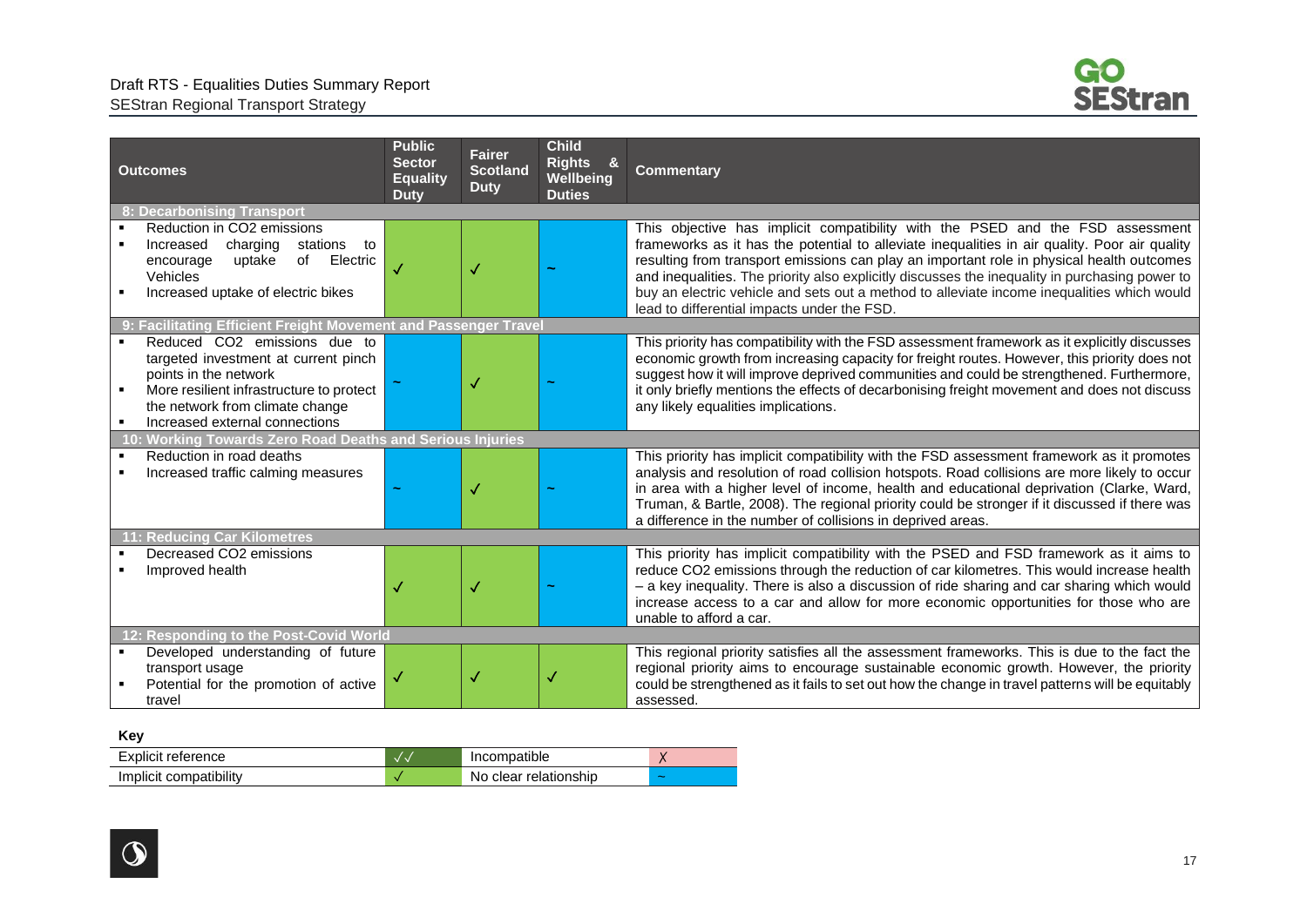

# <span id="page-21-0"></span>**3.4 RTS Regional Spatial Strategy**

- 3.4.1 Further to the four strategic objectives and 12 mobility objectives, a spatial strategy has been developed to improve commuter and leisure movement throughout the SEStran area. Two key themes were identified:
	- i. Reducing car-km and car mode share
	- ii. Better connecting communities affected by deprivation to a wider range of opportunities

# **Compatibility Assessment**

3.4.2 A visual summary of the compatibility of the spatial strategy with the equalities assessment framework is presented in the [Table 4: Compatibility of the RTS](#page-22-0) overleaf. Like the strategy objectives and the regional priorities, the themes perform well against the equalities assessment frameworks as they describe socio-economic issues which are likely to have an equalities impact, including air quality, health, and economic growth.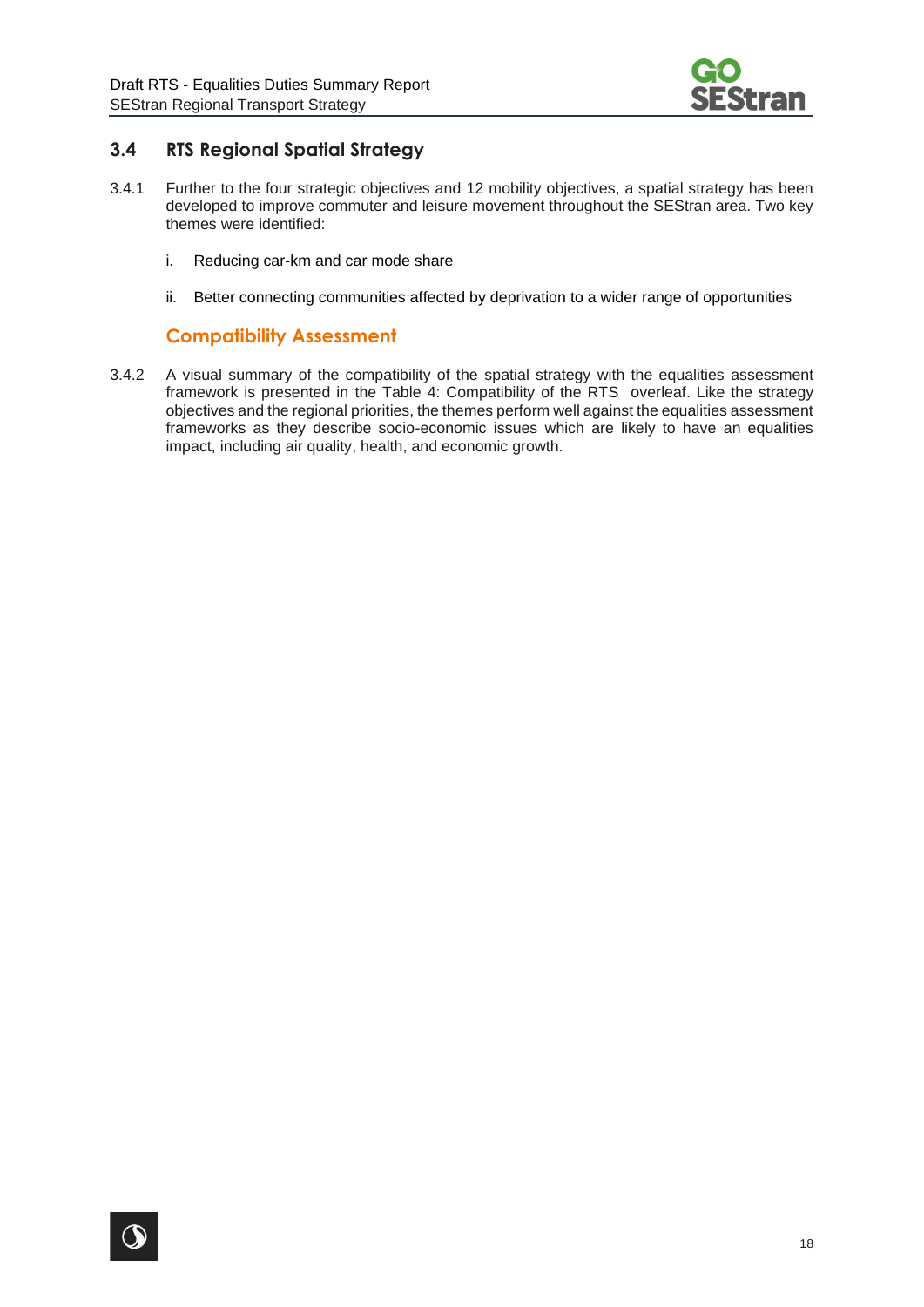

Table 4: Compatibility of the RTS spatial strategy themes

| <b>Outcomes</b>                                                                                            | <b>Public</b><br><b>Sector</b><br><b>Equality</b><br><b>Duty</b> | <b>Fairer</b><br><b>Scotland</b><br><b>Duty</b> | <b>Child</b><br><b>Rights</b><br>-8.<br>Wellbeing<br><b>Duties</b> | <b>Commentary</b>                                                                              |  |  |
|------------------------------------------------------------------------------------------------------------|------------------------------------------------------------------|-------------------------------------------------|--------------------------------------------------------------------|------------------------------------------------------------------------------------------------|--|--|
| Spatial Strategy Theme 1: Reducing Car-KM and Car Mode Share<br>connectivity<br>Increased<br>for<br>cross- |                                                                  |                                                 |                                                                    | This spatial strategy theme has implicit compatibility with the PSE and FSD frameworks as      |  |  |
| Edinburgh<br>Edinburgh<br>and<br>round                                                                     |                                                                  |                                                 |                                                                    | it promotes the reduction of CO2 emissions and easier connectivity through promotion of        |  |  |
| journeys                                                                                                   |                                                                  |                                                 |                                                                    | public transit use. However, this theme fails to set out how this will be delivered equitably. |  |  |
| Reduction in CO2 emissions through                                                                         |                                                                  |                                                 |                                                                    |                                                                                                |  |  |
| a reduction in Congestion                                                                                  |                                                                  |                                                 |                                                                    |                                                                                                |  |  |
| <b>Spatial Strategy Theme 2: Better Connecting Communities Affected by Deprivation</b>                     |                                                                  |                                                 |                                                                    |                                                                                                |  |  |
| Increased connectivity for deprived                                                                        |                                                                  |                                                 |                                                                    | This spatial strategy theme has explicit compatibility with the PSED and FSD frameworks        |  |  |
| areas                                                                                                      |                                                                  |                                                 |                                                                    | and implicit compatibility with the CRWD framework as it explicitly discusses prioritising     |  |  |
|                                                                                                            | $\sqrt{\sqrt{2}}$                                                | $\sqrt{\sqrt{2}}$                               | M                                                                  | connecting deprived communities with services they are deprived of. Research has shown         |  |  |
|                                                                                                            |                                                                  |                                                 |                                                                    | that increasing connectivity to services communities are deprived of (i.e., connecting an      |  |  |
|                                                                                                            |                                                                  |                                                 |                                                                    | economically deprived community with employment opportunities) has reduced the overall         |  |  |
|                                                                                                            |                                                                  |                                                 |                                                                    | level of deprivation (Titheridge, Christie, & al., 2014).                                      |  |  |

**Key**

 $\circledcirc$ 

<span id="page-22-0"></span>

| Explicit reference     | Incompatible          |        |
|------------------------|-----------------------|--------|
| Implicit compatibility | No clear relationship | $\sim$ |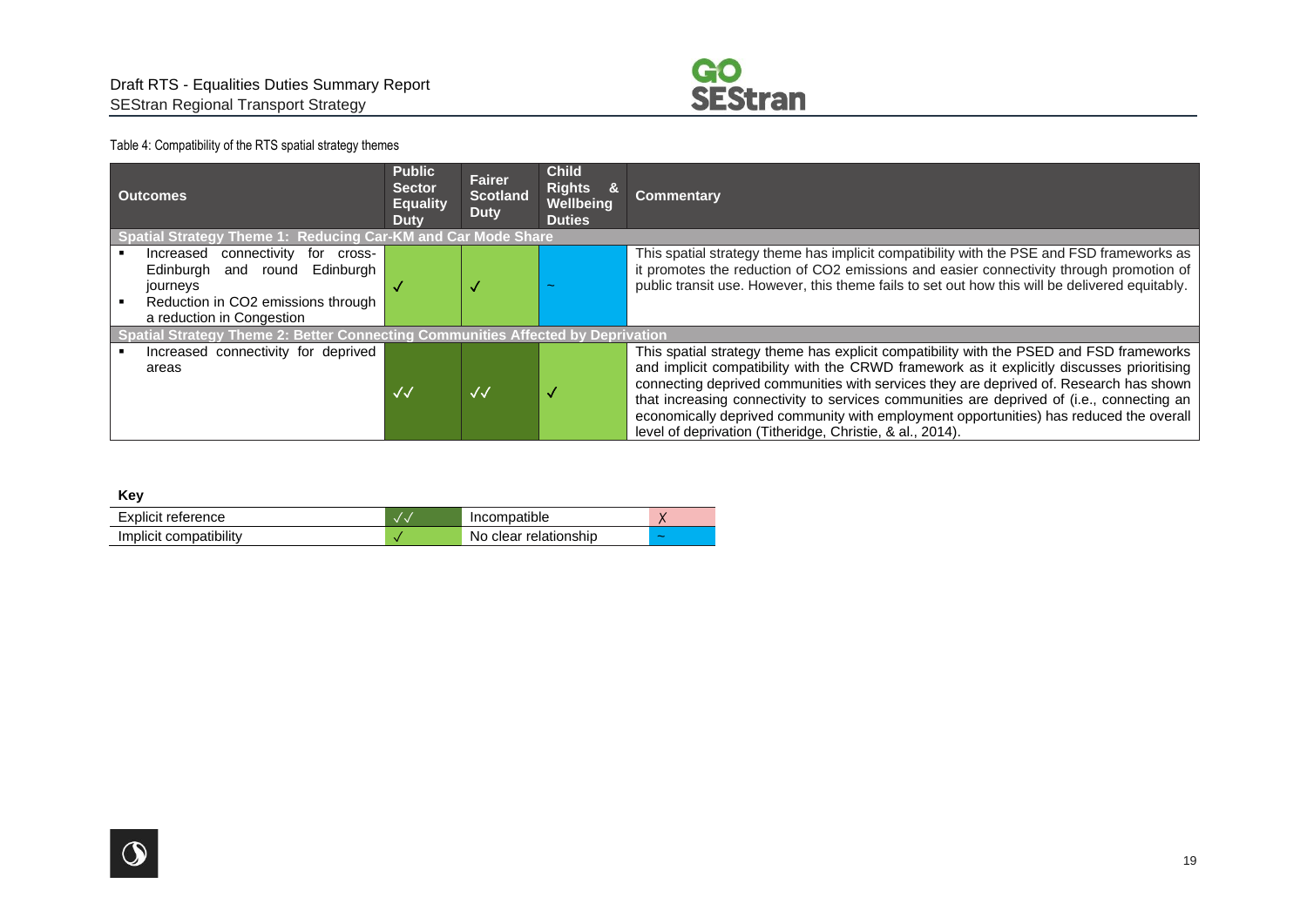

# <span id="page-23-0"></span>**4 Next Steps**

- 4.1.1 This Equalities Duties Report is being published for consultation alongside the draft RTS which has been prepared by SEStran (with support from Stantec). This forms the final part of the multistage process to develop a new Draft RTS for consultation.
- 4.1.2 In accordance with best practice, relevant equalities duties have been applied from the outset and in tandem with the development of the RTS to allow key equalities issues to inform its content. All consultation received in respect of the Draft RTS and this Equalities Duties Report will be reviewed and used to inform the development of the final RTS which will then be submitted to the Scottish Ministers for approval.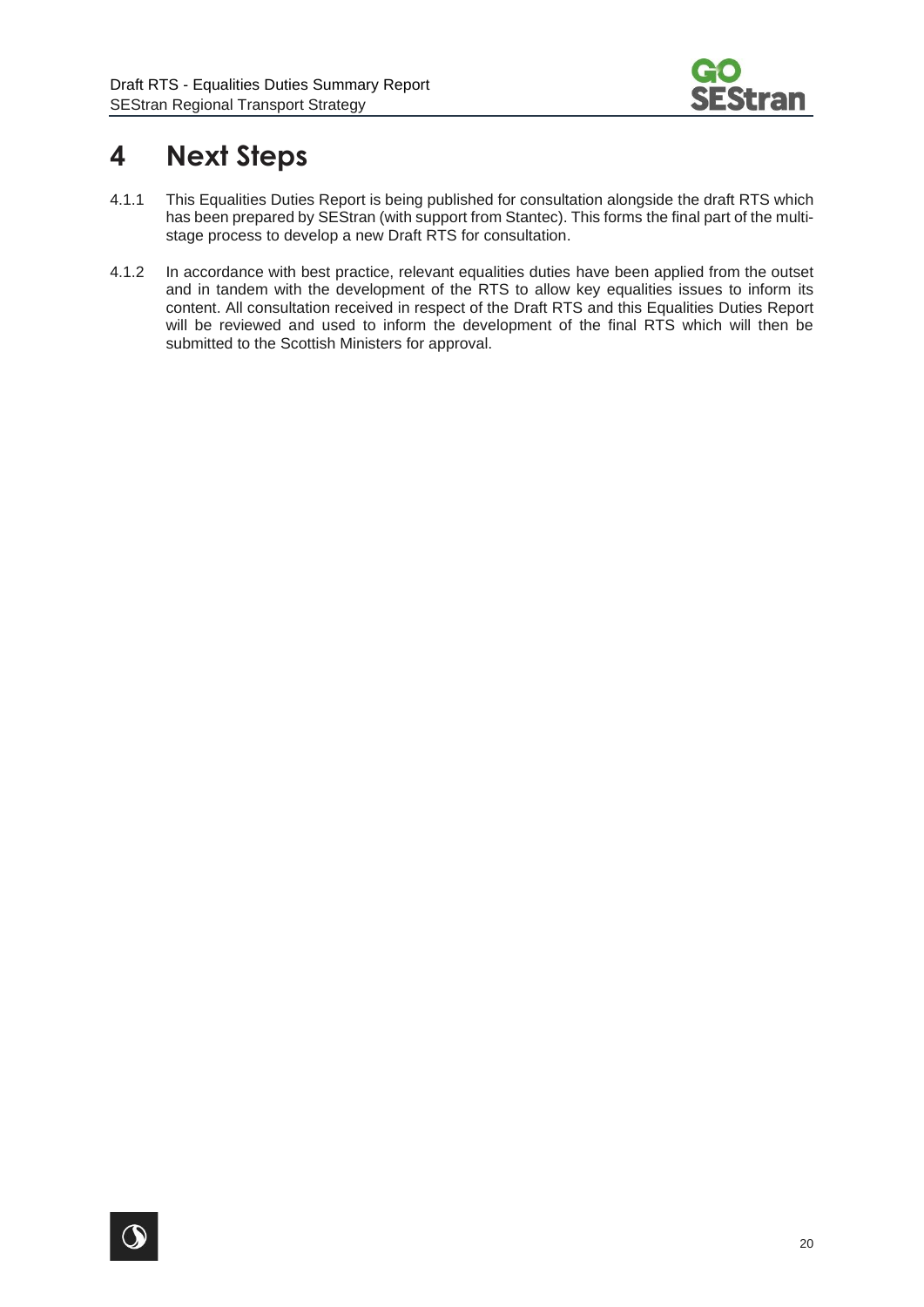

# <span id="page-24-0"></span>**Bibliography**

- Bailey, N., Dong, G., Minton, J., & Gwilym, P. (2018). Reconsidering the Relationship between Air Pollution and Deprivation. *International Jounral of Environmental Research and Public Health*.
- Chatterjee, K., Ricci, M., Cope, A., & Corner, D. (2019). *The Role of Transport in Supporting a Healthy Future for Young People.* Sustrans.
- Citizens Advice Bureau. (2016). *Round the Bend: A review of local bus provision.* Retrieved from https://www.cas.org.uk/system/files/publications/round\_the\_bend\_0.pdf
- Clarke, D. D., Ward, P., Truman, W., & Bartle, C. (2008). *A Poor Way to Die: Social Deprivation and Road Traffic Fatalities.* Nottingham: University of Nottingham.
- Clery, E., Kiss, Z., Taylor, E., & Gill, V. (2017). *Disabled people's travel behaviour and attitudes to travel.* London: Department for Transport.

Colley, K., & Irvine, K. N. (2018). *Investigating use of the outdoors across adult population groups in Scotland.* The James Hutton Institute.

- Crisp, R., Gore, T., & McCarthy, L. (2017). *Addressing transport barriers to work in low income neighbourhoods: a review of evidence and practice.* Sheffield Hallam University. Retrieved from http://shura.shu.ac.uk/16162/
- Curl, A., Clark, J., & Kearns, A. (2017). Household car adoption and financial distress in deprived urban communities over time: a case of 'forced car ownership'? *Transport Policy*, 61 - 71.
- Davis, A. (2014). *Addressing attitudes of young people aged 16-24 and young mothers towards sustainable travel modes, barriers to behaviour change, and channels to engage them in voluntary travel behaviour change. .* Bristol: Wheels to Work West.
- Disability Equality Scotland. (2017, May). *National Baseline Results, May 2017*. Retrieved 2021, from https://accessibletravel.scot/surveys/
- Fatima, K., Moridpour, S., De Gruyter, C., & Saghapour, T. (2020). Elderly Sustainable Mobility: Scientific Paper Review. *Sustainability*.
- Gentin, S. (2011). Outdoor recreation and ethnicity in Europe A review. *Urban Forestry & Urban Greening*, 153-161.
- Glasgow Connectivity Commission. (2019). *Connecting Glasgow.*
- Haney, E., Corley, T., & Forman, B. (2019). *Prioritizing Equitable Growth Through Fare Policy.* Boston, MA: Gateway Cities Innovation Institute.
- Public Health Scotland. (2021a, August 25). *Education*. Retrieved from Public Health Scotland: http://www.healthscotland.scot/population-groups/children/education
- Public Health Scotland. (2021b, January 14). *Employment inequality*. Retrieved from Public Health Scotland: http://www.healthscotland.scot/health-inequalities/fundamental-causes/employmentinequality
- Quayle, A. (2019). Investing in cycling to tackle transport poverty and promote equity. *Scottish Transport Applications Research.* Sustrans.
- Scottish Government. (2015). *Active Scotland Outcomes: Indicator Equality Analysis.*
- Scottish Government. (2016). *Going Further: Scotland's accessible travel framework.*
- Scottish Government. (2017). *The Life Chances of Young People in Scotland.* Retrieved from https://www.gov.scot/publications/independent-advisor-poverty-inequality-life-chances-youngpeople-scotland-report/
- Scottish Government. (2018). *Fairer Scotland Duty: interim guidance for public bodies.* Retrieved from https://www.gov.scot/publications/fairer-scotland-duty-interim-guidance-public-bodies/
- Scottish Government. (2019). *Children's rights and wellbeing impact assessments: guidance.* Retrieved from https://www.gov.scot/publications/childrens-rights-wellbeing-impactassessments-crwia-guidance/
- Stantec. (2021). *Case for Change Equalities Duties Report.* SEStran.
- Stantec. (2021). *SEStran RTS Equalities Impact Assessment Framing Note.* SEStran.
- Su, F., & Bell, M. G. (2012). Travel differences by gender for older people in London. *Research in Transportation Economics*, 35-38.
- Sustrans Scotland. (2016). *Transport Poverty in Scotland.* Retrieved from https://www.sustrans.org.uk/sites/default/files/file\_content\_type/transport\_poverty\_in\_scotland \_report\_0.pdf
- The Poverty and Inequality Commission. (2019). *Transport and Povety in Scotland.*
- Titheridge, H., Christie, N., & al., e. (2014). *Transport and Poverty: A Review of the Evidence.* London: University College London.